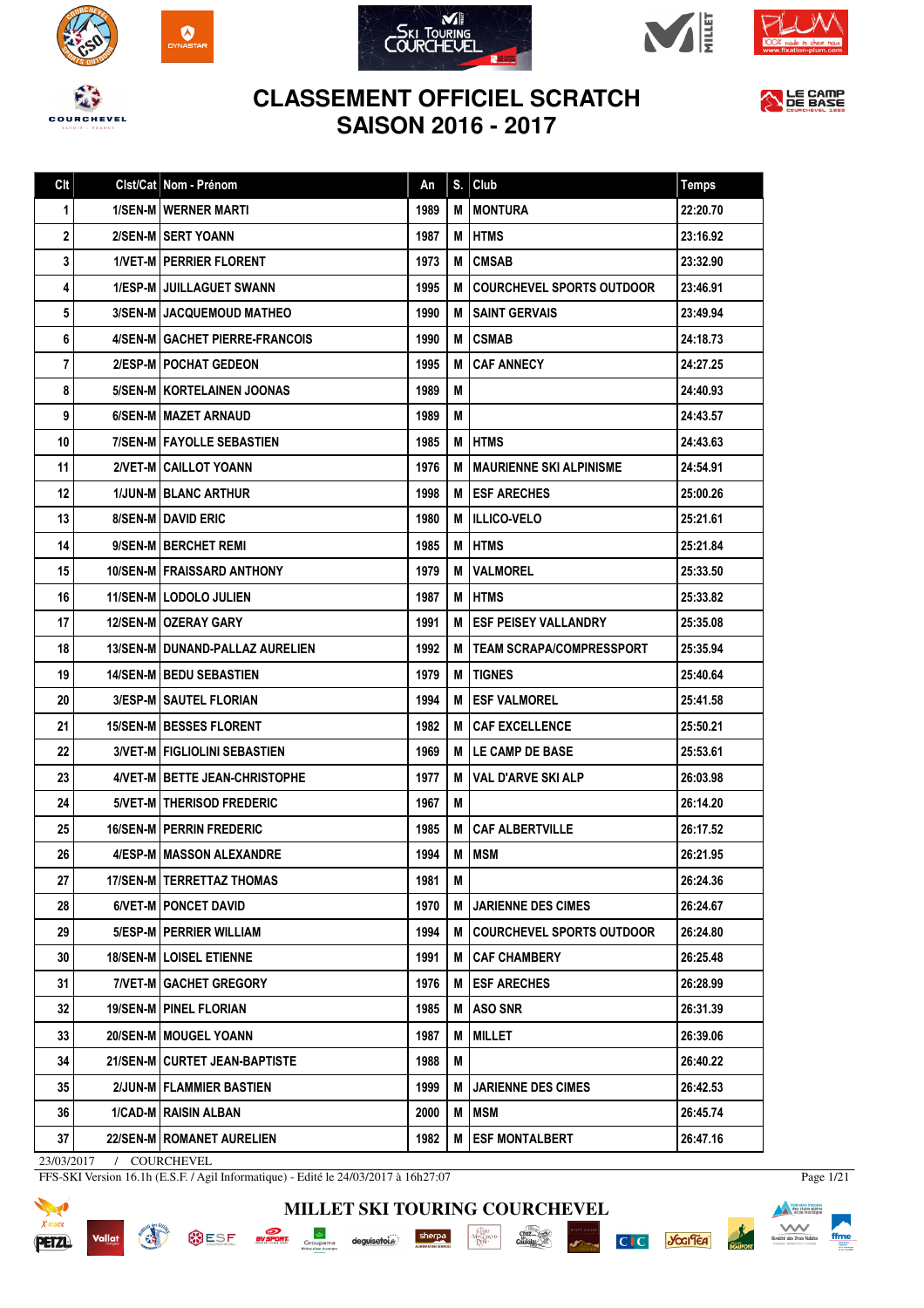| Clt | Clst/Cat Nom - Prénom               | An   | S. | Club                            | <b>Temps</b> |
|-----|-------------------------------------|------|----|---------------------------------|--------------|
| 38  | 6/ESP-M   POLLET-VILLARD YANN       | 1994 | M  | <b>LA CLUSAZ</b>                | 26:54.96     |
| 39  | 23/SEN-M GIRARDO FRANCOIS-XAVIER    | 1978 | М  | <b>IHTMS</b>                    | 26:58.19     |
| 40  | <b>8/VET-M I NAVE BENOIT</b>        | 1967 | М  | <b>CMSAB</b>                    | 26:58.65     |
| 41  | 7/ESP-M   BATTUZ JONATHAN           | 1995 | M  | <b>HTMS</b>                     | 27:03.00     |
| 42  | 24/SEN-M CORNU SULIVAN              | 1984 | М  |                                 | 27:04.36     |
| 43  | 25/SEN-M MAZAN FREDERI              | 1981 | M  | <b>JARIENNE DES CIMES</b>       | 27:04.78     |
| 44  | 26/SEN-M   DOBERT STEEVE            | 1980 | M  |                                 | 27:05.83     |
| 45  | <b>27/SEN-M   MANON KEVIN</b>       | 1987 | M  | <b>CMSAB</b>                    | 27:08.05     |
| 46  | 28/SEN-M BEDOY LOIC                 | 1991 | M  | MSM                             | 27:09.39     |
| 47  | 29/SEN-M   PELLICIER ALEXANDRE      | 1981 | M  |                                 | 27:13.48     |
| 48  | <b>30/SEN-MIBARTHELEMY MATTHIEU</b> | 1982 | М  | <b>BGSA</b>                     | 27:14.16     |
| 49  | 31/SEN-M DELLOYE GREGOIRE           | 1978 | M  | <b>CHAMPAGNY GLACE MONTAGNE</b> | 27:22.21     |
| 50  | <b>1/SEN-F MOLLARET AXELLE</b>      | 1992 | F  | <b>CMSAB</b>                    | 27:23.01     |
| 51  | <b>32/SEN-M MAGISSON NICOLAS</b>    | 1981 | M  |                                 | 27:37.24     |
| 52  | <b>3/JUN-M SILVESTRE KILLIAN</b>    | 1999 | M  | <b>HTMS</b>                     | 27:38.27     |
| 53  | <b>4/JUN-M DULAC QUENTIN</b>        | 1999 | М  | <b>ATMA.SKI</b>                 | 27:48.00     |
| 54  | <b>8/ESP-M   ALLERME CHARLY</b>     | 1994 | M  | <b>CLUB DES SPORTS VALMOREL</b> | 27:52.50     |
| 55  | 5/JUN-M CARCEY-COLLET HUGO          | 1999 | M  | <b>CAF ALBERTVILLE</b>          | 27:55.84     |
| 56  | 33/SEN-M   GAILLARD JEREMIE         | 1992 | M  |                                 | 27:58.85     |
| 57  | <b>34/SEN-M   DIETLIN HUGO</b>      | 1992 | M  | <b>ESF COURCHEVEL 1550</b>      | 28:02.73     |
| 58  | 9/ESP-M LLYOD DONOVAN               | 1995 | M  |                                 | 28:03.19     |
| 59  | 9/VET-M PUSSET EMMANUEL             | 1973 | M  | <b>JARIENNE DES CIMES</b>       | 28:06.06     |
| 60  | <b>35/SEN-M GLEZ FREDERIC</b>       | 1983 | м  | <b>LESF PEISEY VALLANDRY</b>    | 28:06.57     |
| 61  | <b>36/SEN-MICHENAL RAPHAEL</b>      | 1990 | M  | <b>ESC GRANIER - TEAM BOAR</b>  | 28:07.74     |
| 62  | <b>37/SEN-M   PERRIER NICOLAS</b>   | 1983 | M  | <b>ESF CHAMROUSSE</b>           | 28:07.83     |
| 63  | 38/SEN-M BOIS DENIS                 | 1982 | М  | <b>IHTMS</b>                    | 28:10.04     |
| 64  | 39/SEN-M   MARTEAU ERIC             | 1979 | M  |                                 | 28:13.27     |
| 65  | 6/JUN-M FRIONNET JEAN               | 1997 | м  | <b>IESF COURCHEVEL 1850</b>     | 28:16.63     |
| 66  | <b>10/VET-M DULAC VINCENT</b>       | 1964 | M  | <b>MAURIENNE SKI ALPINISME</b>  | 28:18.37     |
| 67  | 10/ESP-M CHENAL JORDAN              | 1996 | M  | <b>HTMS</b>                     | 28:25.58     |
| 68  | <b>1/VET-F FAVRE CORINNE</b>        | 1970 | F  | <b>MSM</b>                      | 28:26.90     |
| 69  | 11/VET-M GONTHARET GILLES           | 1965 | M  | HTMS                            | 28:26.92     |
| 70  | 2/SEN-FIMIRO VARELA MIREIA          | 1988 | F  | <b>FEDME</b>                    | 28:29.40     |
| 71  | 40/SEN-M   BALDUZZI JULIEN          | 1990 | M  | <b> FAVERGES</b>                | 28:32.14     |
| 72  | 7/JUN-M   ALLEMOZ THEO              | 1999 | M  | <b>CAF ALBERTVILLE</b>          | 28:32.64     |
| 73  | 11/ESP-M MOLLIET BENOIT             | 1996 | M  |                                 | 28:34.00     |
| 74  | <b>12/VET-M   VALLIER STEPHANE</b>  | 1972 | М  | <b>VALMOREL</b>                 | 28:41.44     |
| 75  | <b>13/VET-M   ALLERME ERIC</b>      | 1965 | М  | <b>CLUB DE VALMOREL</b>         | 28:41.83     |
| 76  | 41/SEN-M CHALONS ARNAUD             | 1980 | M  | <b>CAF ALBERTVILLE</b>          | 28:42.66     |
| 77  | <b>14/VET-M COTE FREDERIC</b>       | 1973 | M  | <b>IESF PEISEY VALLANDRY</b>    | 28:50.45     |
| 78  | 8/JUN-M   LASSIAZ FRANCOIS          | 1998 | M  | <b>ETOILE DU CORMET</b>         | 28:50.56     |
| 79  | <b>15/VET-M   TERRIN CARL</b>       | 1971 | M  | <b>HTMS</b>                     | 28:50.66     |

FFS-SKI Version 16.1h (E.S.F. / Agil Informatique) - Edité le 24/03/2017 à 16h27:07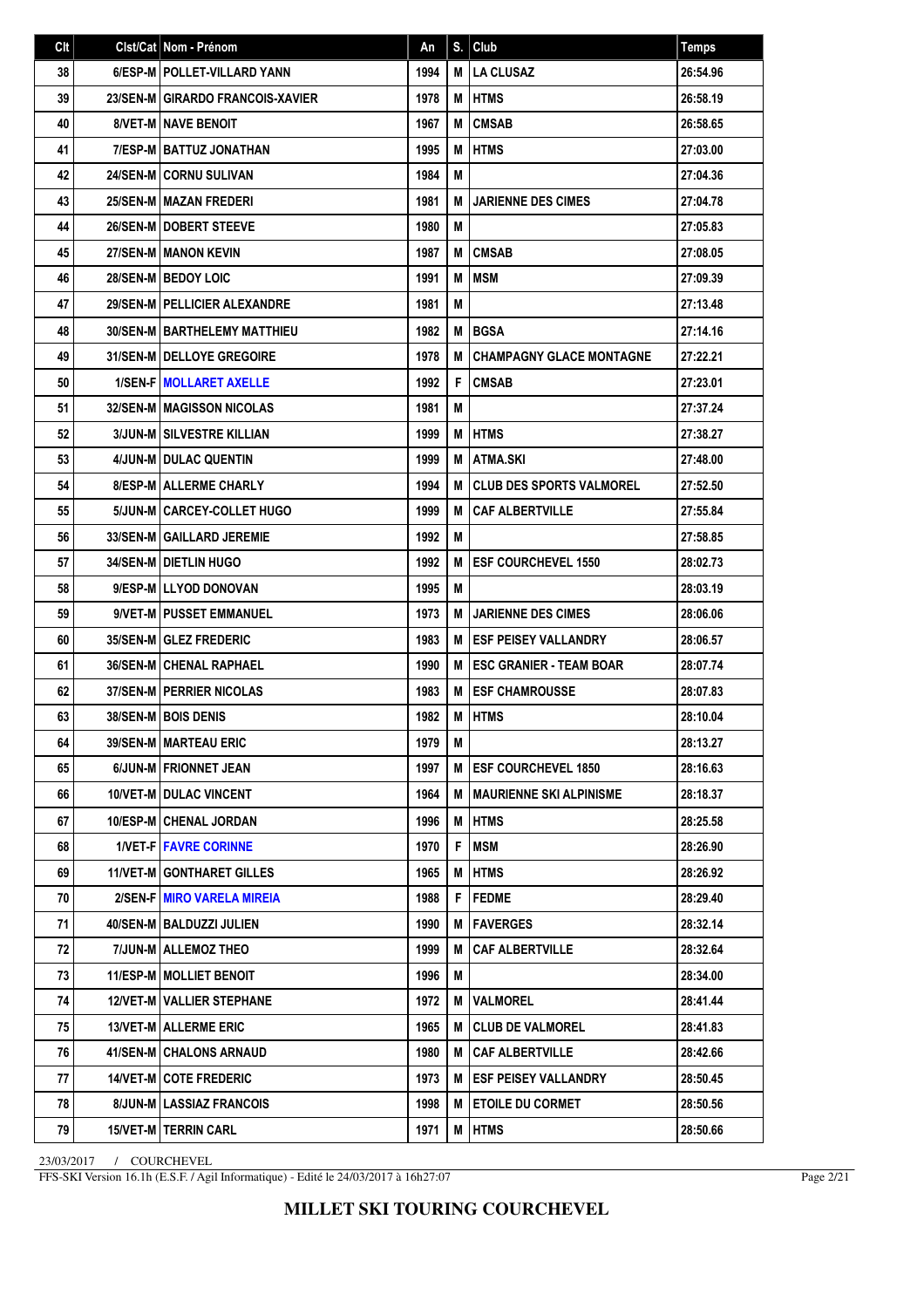| Clt | Clst/Cat Nom - Prénom                | An   | S. | Club                             | <b>Temps</b> |
|-----|--------------------------------------|------|----|----------------------------------|--------------|
| 80  | <b>16/VET-MILEFORT NICOLAS</b>       | 1971 | M  | <b>MSM</b>                       | 28:52.04     |
| 81  | <b>17/VET-M GERARD SEBASTIEN</b>     | 1975 | M  | <b>CMSAB</b>                     | 28:52.11     |
| 82  | <b>18/VET-M CHEVALIER LAURENT</b>    | 1971 | M  | <b>CAF ALBERTVILLE</b>           | 28:54.74     |
| 83  | 9/JUN-M GONTHARET HUGO               | 1999 | M  | <b>HTMS</b>                      | 28:57.16     |
| 84  | <b>19/VET-M   ALLANOS ETIENNE</b>    | 1964 | M  | <b>MSM</b>                       | 29:04.54     |
| 85  | 20/VET-M MATER NICOLAS               | 1974 | M  | <b>ESF COURCHEVEL 1550</b>       | 29:05.95     |
| 86  | 42/SEN-M GACHET ARNAUD               | 1987 | M  | <b>CSMAB</b>                     | 29:06.72     |
| 87  | <b>43/SEN-M GALLAND BENJAMIN</b>     | 1983 | M  | <b>EMHM</b>                      | 29:08.07     |
| 88  | <b>21/VET-M   POPOVITSCH YANN</b>    | 1974 | M  | <b>COURCHEVEL SPORTS OUTDOOR</b> | 29:11.29     |
| 89  | 22/VET-M SIBUET-BECQUET MICHEL       | 1966 | M  | <b>ESF LES SAISIES</b>           | 29:11.63     |
| 90  | <b>44/SEN-M   VERNEY ADRIEN</b>      | 1988 | M  |                                  | 29:13.48     |
| 91  | <b>45/SEN-M JACQUARD PASCAL</b>      | 1979 | M  | <b>CAF FAVERGES</b>              | 29:24.75     |
| 92  | 23/VET-M JORIOZ THIERRY              | 1970 | M  | <b>HTMS</b>                      | 29:30.96     |
| 93  | <b>24/VET-M I SIMOND PASCAL</b>      | 1967 | М  |                                  | 29:37.81     |
| 94  | 2/CAD-MILIONS MALO                   | 2002 | M  |                                  | 29:40.81     |
| 95  | <b>46/SEN-M   RONDOUIN MATTHIEU</b>  | 1981 | M  |                                  | 29:41.95     |
| 96  | <b>25/VET-M SOYARD HERVE</b>         | 1968 | M  |                                  | 29:42.04     |
| 97  | <b>26/VET-M I SIMON ALEXANDRE</b>    | 1976 | M  | <b>DSA</b>                       | 29:46.61     |
| 98  | 47/SEN-MICOSTAZ YANNICK              | 1980 | M  | ESF AIME 2000                    | 29:47.11     |
| 99  | <b>12/ESP-MICOMBREAS SYDNEY</b>      | 1994 | M  | <b>ESF LA PLAGNE MONTALBERT</b>  | 29:52.01     |
| 100 | <b>10/JUN-M CHARVOLIN ANTOINE</b>    | 1997 | M  | <b>SKI NORDIC BELLEDONNE</b>     | 29:55.73     |
| 101 | <b>48/SEN-M   PROUST ALEXANDRE</b>   | 1982 | M  | <b>COURCHEVEL SPORTS OUTDOOR</b> | 29:56.69     |
| 102 | 27/VET-M BERDUGO SERGE               | 1970 | M  | <b>CSMAB</b>                     | 29:58.25     |
| 103 | <b>49/SEN-M   MICHELUZZI VINCENT</b> | 1982 | M  | <b>BGSA</b>                      | 29:58.47     |
| 104 | <b>11/JUN-M VIBERT BAPTISTE</b>      | 1997 | М  |                                  | 29:58.74     |
| 105 | <b>28/VET-M   PERILLAT FRANCK</b>    | 1967 | M  |                                  | 29:59.62     |
| 106 | 29/VET-M AMBROSINI JEAN-CHRISTOPHE   | 1967 | M  | <b>IESF AIME LA PLAGNE</b>       | 30:00.75     |
| 107 | 30/VET-M   CARCEY-COLLET JEAN-LUC    | 1962 | M  | STAUBLI SPORTS                   | 30:01.25     |
| 108 | 13/ESP-M   SUBRA FLORENT             | 1994 | M  |                                  | 30:02.51     |
| 109 | 31/VET-M   DESCURE ETIENNE           | 1977 | M  | DSA                              | 30:02.89     |
| 110 | 50/SEN-M   BROUILLY JULIEN           | 1992 | M  | <b>COURCHEVEL SPORTS OUTDOOR</b> | 30:04.71     |
| 111 | 51/SEN-M CHESNEAU MATTHIEU           | 1982 | M  | <b>CAF ARAVIS</b>                | 30:04.96     |
| 112 | 2/VET-F JUILLAGUET CATHERINE         | 1962 | F  | <b>COURCHEVEL SPORTS OUTDOOR</b> | 30:07.04     |
| 113 | 32/VET-M   BRAISAZ STEPHANE          | 1975 | M  |                                  | 30:07.05     |
| 114 | 1/ESP-F   DEPLANCHE LAURA            | 1994 | F  | <b>JARRIENNE DES CIMES</b>       | 30:10.64     |
| 115 | 33/VET-M VALLIER FRANCK              | 1966 | M  | <b>VALMOREL</b>                  | 30:11.40     |
| 116 | 34/VET-M   SILVESTRE LIONEL          | 1975 | M  | <b>HTMS</b>                      | 30:16.42     |
| 117 | <b>14/ESP-M SALACROUP REMI</b>       | 1996 | M  | <b>SKI CLUB CHAMROUSSE</b>       | 30:19.32     |
| 118 | 52/SEN-M   NOKELAINEN JUSSI          | 1985 | M  |                                  | 30:19.63     |
| 119 | 12/JUN-M COLLIARD DORIAN             | 1999 | M  | <b>MSM</b>                       | 30:23.83     |
| 120 | <b>35/VET-M   NEAR CHRIS</b>         | 1973 | M  |                                  | 30:26.31     |
| 121 | 53/SEN-M   VOGT MAXIME               | 1992 | M  | <b>HTMS</b>                      | 30:30.27     |

FFS-SKI Version 16.1h (E.S.F. / Agil Informatique) - Edité le 24/03/2017 à 16h27:07

Page 3/21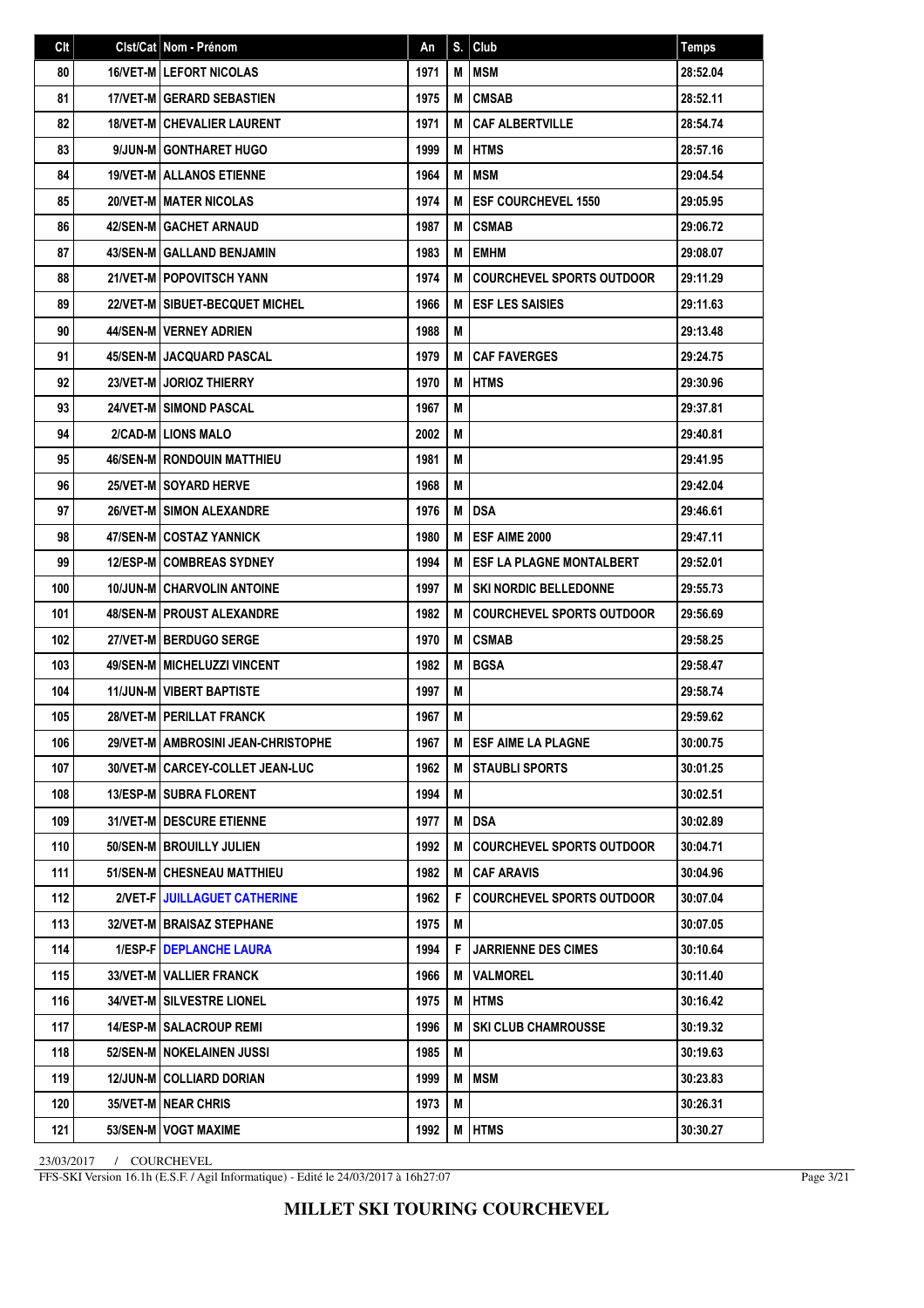| Clt | Clst/Cat Nom - Prénom                | An   | S. | Club                             | <b>Temps</b> |
|-----|--------------------------------------|------|----|----------------------------------|--------------|
| 122 | 54/SEN-M   VIEUX-JEANTON GUILLAUME   | 1983 | М  |                                  | 30:31.44     |
| 123 | <b>55/SEN-M   HENRIQUES ANAEL</b>    | 1986 | M  | <b>JARIENNE DES CIMES</b>        | 30:33.35     |
| 124 | <b>36/VET-MIJOURNET FREDDY</b>       | 1973 | M  | <b>TEAM ISERE MONTAGNE</b>       | 30:34.01     |
| 125 | <b>37/VET-MIGORRY FRANCK</b>         | 1971 | M  | <b>ESF MERIBEL</b>               | 30:34.27     |
| 126 | 56/SEN-M   VIALE ROMUALD             | 1981 | М  |                                  | 30:34.88     |
| 127 | <b>1/MIN-MILECERF ANAKIN</b>         | 2003 | M  | <b>SKI CLUB MERIBEL</b>          | 30:44.56     |
| 128 | 2/ESP-FIMOLLARD SOPHIE               | 1995 | F  | <b>CMSAB</b>                     | 30:46.58     |
| 129 | <b>38/VET-M   PROUST CHRISTOPHER</b> | 1976 | M  | <b>JARIENNE DES CIMES</b>        | 30:49.70     |
| 130 | <b>3/CAD-M   MILESI SYLVAIN</b>      | 2001 | M  |                                  | 30:51.43     |
| 131 | <b>39/VET-M CHEDAL ANGLAY JOSEPH</b> | 1959 | M  | <b>COURCHEVEL SPORTS OUTDOOR</b> | 30:54.23     |
| 132 | 4/CAD-M CERUTTI HUGO                 | 2000 | M  | <b>HTMS</b>                      | 30:57.02     |
| 133 | 57/SEN-M I DUPESSEY-BRUN COME        | 1988 | М  |                                  | 30:57.50     |
| 134 | 58/SEN-M   DIETLIN THIBAUD           | 1988 | M  | <b>ESF COURCHEVEL 1550</b>       | 30:59.01     |
| 135 | <b>15/ESP-M DUMAS BAPTISTE</b>       | 1995 | M  | S <sub>3</sub> V                 | 30:59.14     |
| 136 | 40/VET-M ROUSSILLON JEAN-HENRI       | 1972 | M  | <b>MAURIENNE SKI ALPINISME</b>   | 31:00.99     |
| 137 | <b>3/SEN-FINODET ELSA</b>            | 1990 | F  | <b>CHAMONIX SKI ALPINISME</b>    | 31:02.76     |
| 138 | 3/VET-F LATHURAZ VERONIQUE           | 1968 | F  | <b>COURCHEVEL SPORTS OUTDOOR</b> | 31:04.44     |
| 139 | 41/VET-M JUILLAGUET DANIEL           | 1967 | M  | <b>COURCHEVEL SPORTS OUTDOOR</b> | 31:05.95     |
| 140 | 42/VET-M   FILLATRE JEAN-LOUIS       | 1963 | M  | <b>ESF MERIBEL</b>               | 31:08.80     |
| 141 | <b>43/VET-M LEMOINE YOANN</b>        | 1972 | M  | <b>ESF COURCHEVEL 1650</b>       | 31:10.81     |
| 142 | 59/SEN-M AZNAR JORDI                 | 1992 | M  | <b>HTMS</b>                      | 31:12.10     |
| 143 | <b>60/SEN-MI GINTER ANTHONY</b>      | 1982 | M  | <b>DYNASTAR</b>                  | 31:16.60     |
| 144 | 61/SEN-M   TOMASELLO MARCO           | 1978 | М  |                                  | 31:18.26     |
| 145 | 62/SEN-M LIOTARD ALEXANDRE           | 1992 | M  | <b>CAF CHAMBERY</b>              | 31:18.63     |
| 146 | <b>44/VET-M   BENOIT MICHAEL</b>     | 1975 | M  | <b>ESF COURCHEVEL 1850</b>       | 31:19.49     |
| 147 | 63/SEN-M   BREYSSE WILLIAM           | 1988 | M  | <b>ESF PEISEY VALLANDRY</b>      | 31:22.10     |
| 148 | 45/VET-M   PAYN YVES                 | 1958 | M  | <b>PEISEY-VALLANDRY</b>          | 31:24.08     |
| 149 | 4/SEN-F GACHET GABRIELLE             | 1980 | F  | <b>CMSAB</b>                     | 31:24.89     |
| 150 | <b>46/VET-M   DOMERGUE BERNARD</b>   | 1958 | М  | ESF AIME 2000                    | 31:28.23     |
| 151 | 47/VET-M GERAUD XAVIER               | 1972 | м  | <b>COURCHEVEL SPORTS OUTDOOR</b> | 31:28.53     |
| 152 | 16/ESP-M HOERTH LUC                  | 1996 | M  | <b>VALMOREL</b>                  | 31:31.59     |
| 153 | <b>1/SVET-M GACHET RENE</b>          | 1955 | M  | <b>CSMAB</b>                     | 31:31.88     |
| 154 | <b>48/VET-M FLAMMIER VINCENT</b>     | 1971 | м  | LA JARIENNE DES CIMES MAURIENN   | 131:32.31    |
| 155 | <b>49/VET-M   THOMAS JEAN-LUC</b>    | 1963 | М  |                                  | 31:38.82     |
| 156 | 64/SEN-M   DUNAND BENJAMIN           | 1980 | M  |                                  | 31:42.22     |
| 157 | 4/VET-F   POMMAT STEPHANIE           | 1976 | F  |                                  | 31:48.05     |
| 158 | 50/VET-M   BERQUET RENAUD            | 1962 | M  |                                  | 31:49.41     |
| 159 | <b>51/VET-MIBOUCHAGE FREDERIC</b>    | 1971 | M  | <b>ESF COURCHEVEL 1550</b>       | 31:49.91     |
| 160 | 52/VET-M   CHARPENTIER CYRIL         | 1973 | M  |                                  | 31:50.28     |
| 161 | 5/VET-F BAU GERALDINE                | 1970 | F  | MSM                              | 31:59.45     |
| 162 | <b>53/VET-M   BRONSTEIN DAN</b>      | 1977 | M  | <b>COURCHEVEL SPORTS OUTDOOR</b> | 32:01.60     |
| 163 | 5/CAD-M CHAPTAL THEO                 | 2000 | M  | <b>MSM</b>                       | 32:04.91     |

FFS-SKI Version 16.1h (E.S.F. / Agil Informatique) - Edité le 24/03/2017 à 16h27:07

Page 4/21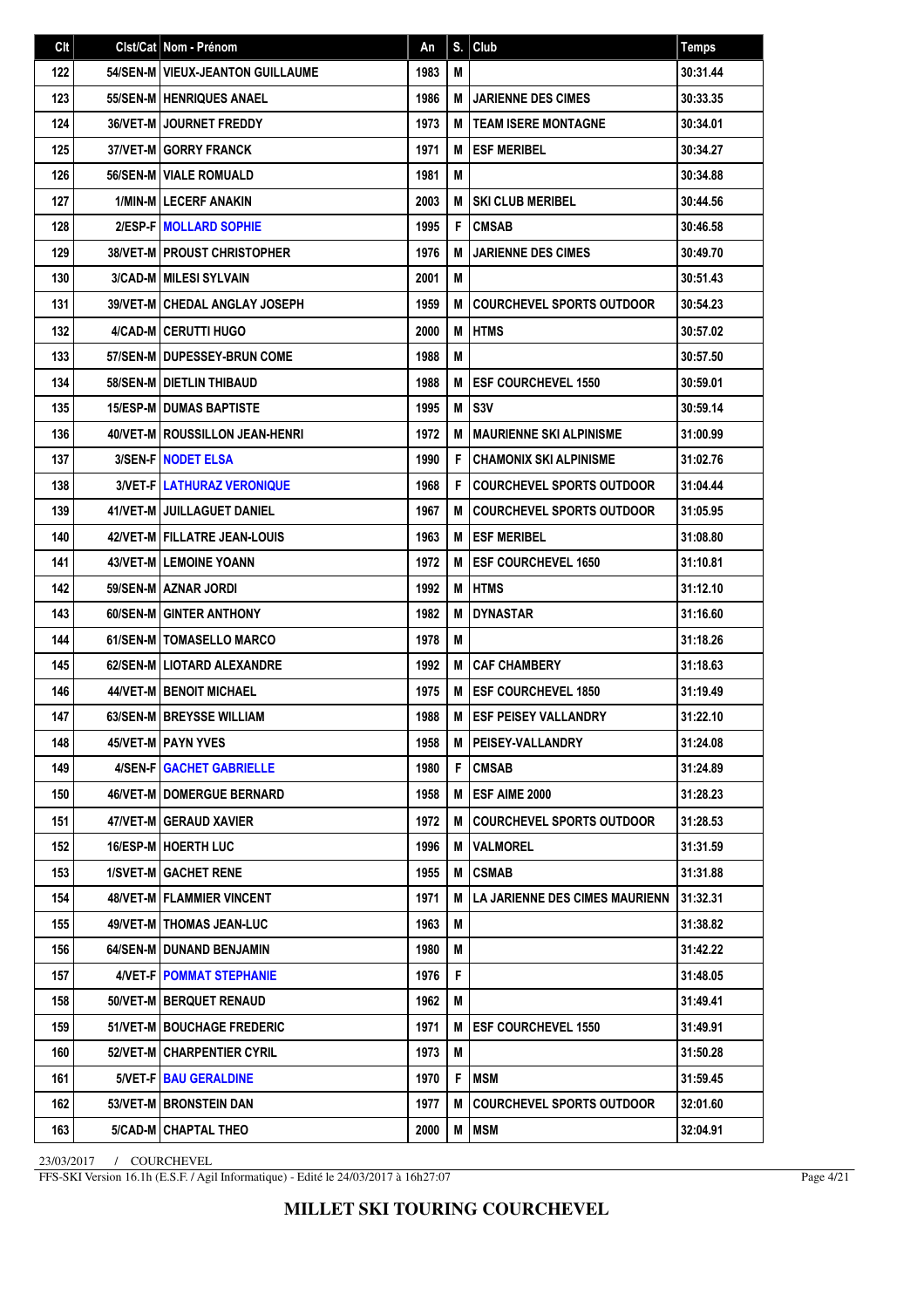| Clt | Clst/Cat Nom - Prénom                  | An   | S. | Club                               | <b>Temps</b> |
|-----|----------------------------------------|------|----|------------------------------------|--------------|
| 164 | 65/SEN-M I DOMENGET GUILLAUME          | 1986 | M  | <b>CAFGI</b>                       | 32:05.86     |
| 165 | 66/SEN-M PERRET HERVE                  | 1978 | M  | <b>ESF COURCHEVEL 1850</b>         | 32:08.32     |
| 166 | <b>54/VET-M I MANUS AMBROSE</b>        | 1976 | M  | <b>BUREAU GUIDE COURCHEVEL</b>     | 32:10.99     |
| 167 | 55/VET-M CONTAT LAURENT                | 1966 | М  |                                    | 32:12.27     |
| 168 | 67/SEN-M MILLANT PIERRE-EDOUARD        | 1988 | M  | <b>CAF CHAMBERY</b>                | 32:17.16     |
| 169 | <b>56/VET-M JAMES THOMPSON</b>         | 1977 | М  |                                    | 32:17.33     |
| 170 | 6/CAD-M COLLIARD CEDRIC                | 2000 | M  | MSM                                | 32:17.87     |
| 171 | <b>17/ESP-M   MUGNIER CLEMENT</b>      | 1996 | M  | <b>ESF SAINTE FOY</b>              | 32:18.40     |
| 172 | 68/SEN-M SAVERYS MICHAEL               | 1981 | M  |                                    | 32:20.57     |
| 173 | <b>5/SEN-F JACQUELIN NOEMIE</b>        | 1991 | F  | <b>CMSAB</b>                       | 32:21.09     |
| 174 | 57/VET-M CHENO CYRIL                   | 1972 | M  |                                    | 32:22.06     |
| 175 | 58/VET-M CATEAU CHRISTIAN              | 1970 | М  |                                    | 32:26.48     |
| 176 | <b>18/ESP-M FRANCOIS JEREMIE</b>       | 1994 | M  | <b>GILBERT SPORTS MORIOND</b>      | 32:29.93     |
| 177 | 69/SEN-M THEVENIOT PETER               | 1987 | M  | <b>MSM</b>                         | 32:31.25     |
| 178 | 59/VET-M SCHWIRTZ LIONEL               | 1972 | М  |                                    | 32:33.58     |
| 179 | 60/VET-MILAMBERT PIERRE                | 1976 | M  |                                    | 32:34.12     |
| 180 | <b>61/VET-M GRUEL FRANCK</b>           | 1970 | М  |                                    | 32:38.30     |
| 181 | 62/VET-M EQUY ARNAUD                   | 1968 | M  | <b>TEAM ISERE GRENOBLE</b>         | 32:38.32     |
| 182 | 63/VET-M ALARCON FRANCOIS              | 1962 | M  | <b>ESF VALMOREL</b>                | 32:41.19     |
| 183 | <b>70/SEN-M   BERTAGNOLES VALENTIN</b> | 1990 | M  |                                    | 32:44.13     |
| 184 | <b>71/SEN-M I DESMARGES BENJAMIN</b>   | 1981 | M  | <b>COURCHEVEL SPORTS OUTDOOR</b>   | 32:47.77     |
| 185 | 72/SEN-M NOUVEAU MAXIME                | 1990 | М  |                                    | 32:49.73     |
| 186 | 73/SEN-M REIBEL JULIEN                 | 1983 | М  |                                    | 32:50.98     |
| 187 | <b>74/SEN-M CASACCIA FILIPPO</b>       | 1984 | M  | <b>TEAM MARMALADE</b>              | 32:52.11     |
| 188 | 6/SEN-F LANOE AURELIA                  | 1988 | F  | <b>ESF COURCHEVEL 1550</b>         | 32:52.72     |
| 189 | 75/SEN-M SAUMADE KEVIN                 | 1980 | M  | <b>ESF COURCHEVEL 1550</b>         | 32:55.49     |
| 190 | 64/VET-M DAVID GREGORY                 | 1971 | M  | <b>MSM</b>                         | 32:58.38     |
| 191 | 7/CAD-M GONTHARET MATEO                | 2002 | M  | <b>HTAC</b>                        | 32:59.35     |
| 192 | 76/SEN-M CONTI GUILLAUME               | 1986 | M  |                                    | 33:01.76     |
| 193 | <b>8/CAD-M ABONDANCE DYLANE</b>        | 2001 | M  | MSM                                | 33:02.71     |
| 194 | 77/SEN-M BERTRAND MARTIN               | 1991 | M  | <b>LES HYDROS ANNECY TRIATHLON</b> | 33:02.80     |
| 195 | 65/VET-M LOSSERAND ERIC                | 1960 | M  | <b>CAF ARAVIS</b>                  | 33:06.48     |
| 196 | 66/VET-M   PACZKA SEBASTIEN            | 1975 | M  | <b>TRAILERS ARAVIS</b>             | 33:09.59     |
| 197 | 67/VET-M   NOMBRET MICHAEL             | 1972 | M  | <b>ALBERTVILLE</b>                 | 33:10.29     |
| 198 | 78/SEN-M   VERTHIER REMI               | 1985 | M  |                                    | 33:11.60     |
| 199 | 68/VET-M   MARSHALL KEITH              | 1966 | M  | <b>HERRY BOZ</b>                   | 33:13.43     |
| 200 | 69/VET-M LLOYD NICK                    | 1967 | M  |                                    | 33:30.14     |
| 201 | 79/SEN-M GARI CHRISTOPHE               | 1987 | M  |                                    | 33:34.08     |
| 202 | 7/SEN-F   FRESLON-BETTE CAROLINE       | 1980 | F  | <b>CHAMONIX SKI ALPI</b>           | 33:37.77     |
| 203 | 80/SEN-M   BOIS MATTHIEU               | 1990 | M  | <b>ESF COURCHEVEL 1550</b>         | 33:39.26     |
| 204 | 70/VET-M GARNIER THIERRY               | 1965 | M  |                                    | 33:39.66     |
| 205 | 13/JUN-M EXPERT JULIAN                 | 1997 | M  |                                    | 33:43.10     |

FFS-SKI Version 16.1h (E.S.F. / Agil Informatique) - Edité le 24/03/2017 à 16h27:07

Page 5/21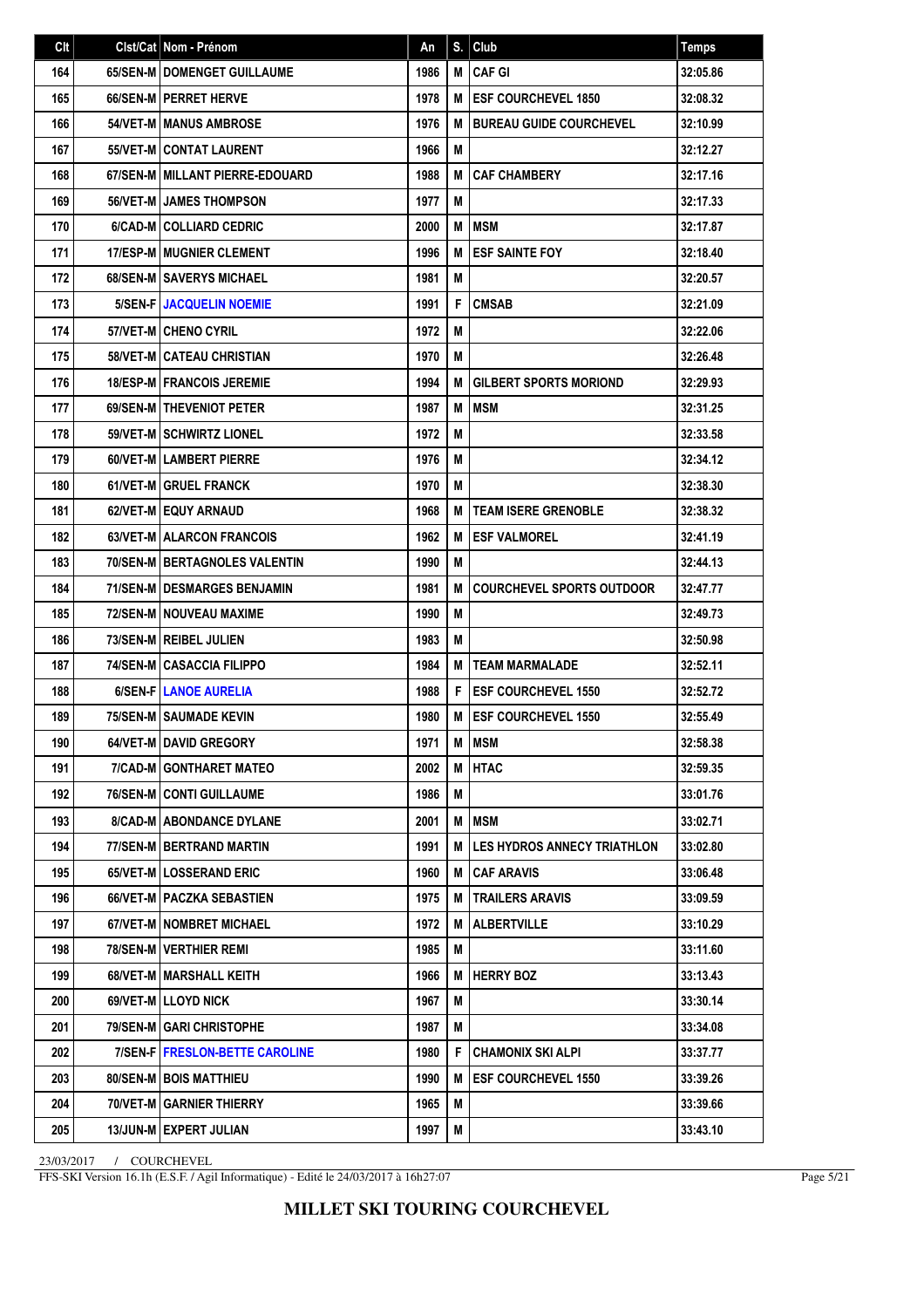| Clt | Clst/Cat   Nom - Prénom            | An   | S. | Club                             | <b>Temps</b> |
|-----|------------------------------------|------|----|----------------------------------|--------------|
| 206 | 9/CAD-M COTE ALIX                  | 2001 | M  | <b>ESF PEISEY VALLANDRY</b>      | 33:43.24     |
| 207 | 10/CAD-M MATER HUGO                | 2002 | M  |                                  | 33:45.32     |
| 208 | <b>19/ESP-MILAMY JONATHAN</b>      | 1996 | M  | <b>ESF PLAGNE AIME 2000</b>      | 33:46.94     |
| 209 | 71/VET-M ALLAMANNO WILLIAM         | 1972 | M  | <b>JARIENNE DES CIMES</b>        | 33:47.49     |
| 210 | <b>72/VET-M   FRIONNET MICHEL</b>  | 1968 | M  |                                  | 33:50.05     |
| 211 | <b>81/SEN-M CERDAN CHRISTOPHE</b>  | 1979 | M  | <b>HTMS</b>                      | 33:50.07     |
| 212 | <b>8/SEN-FILEROUX CHARLOTTE</b>    | 1990 | F  | <b>ESF GRAND BORNAND</b>         | 33:52.31     |
| 213 | 73/VET-M   THOMET JEAN-MARC        | 1968 | M  | <b>ESF GRAND BORNAND</b>         | 33:52.54     |
| 214 | 74/VET-M GIRARD GREGORY            | 1974 | M  |                                  | 33:52.59     |
| 215 | <b>75/VET-MITOWNEND LEE</b>        | 1973 | M  | <b>SNOWORKS</b>                  | 33:56.64     |
| 216 | 76/VET-M   REGOTTAZ PHILIPPE       | 1973 | M  |                                  | 33:56.93     |
| 217 | 82/SEN-M   DELATTRE BENJAMIN       | 1988 | М  |                                  | 33:58.24     |
| 218 | <b>83/SEN-MIFAVRE BENOIT</b>       | 1993 | M  |                                  | 33:58.36     |
| 219 | <b>77/VET-M   BOISTE SEBASTIEN</b> | 1975 | M  | <b>MSM</b>                       | 33:59.47     |
| 220 | 9/SEN-F MOORE URSULA               | 1989 | F  | <b>TEAM GB</b>                   | 33:59.89     |
| 221 | 6/VET-FIROUSSET MELANIE            | 1976 | F  | <b>CMSAB</b>                     | 34:00.26     |
| 222 | <b>78/VET-M CATELLA NICOLAS</b>    | 1974 | M  | <b>CLUB DES SPORTS VALMOREL</b>  | 34:00.96     |
| 223 | 3/ESP-F   MONNET CLARISSE          | 1996 | F  | <b>MSM</b>                       | 34:04.67     |
| 224 | <b>84/SEN-M   RONDEAU GAETAN</b>   | 1983 | M  |                                  | 34:08.59     |
| 225 | <b>7/VET-FIBATCHELOR MELANIE</b>   | 1970 | F  | <b>COURCHEVEL SPORTS OUTDOOR</b> | 34:09.40     |
| 226 | 20/ESP-M RAYNAUD ADRIEN            | 1994 | М  |                                  | 34:11.03     |
| 226 | 79/VET-M   PETITJEAN ROBERT        | 1959 | M  | <b>COURCHEVEL SPORTS OUTDOOR</b> | 34:11.03     |
| 228 | <b>85/SEN-M ARMIT CHRISTOPHER</b>  | 1988 | М  |                                  | 34:15.27     |
| 229 | 80/VET-M WORSLEY STEVEN            | 1963 | M  | <b>SKIMO SCOTLAND</b>            | 34:17.33     |
| 230 | <b>1/CAD-FIDAVID CLEMENCE</b>      | 2000 | F  | <b>MSM</b>                       | 34:20.52     |
| 231 | 86/SEN-M LEYVASTRE NANS            | 1992 | M  |                                  | 34:22.03     |
| 232 | 81/VET-M   BIRKNER RAMON           | 1973 | М  |                                  | 34:23.10     |
| 233 | 8/VET-F SERDA PATRICIA             | 1969 | F  | <b>MSM</b>                       | 34:24.27     |
| 234 | 87/SEN-MIRUFFET BON CORPS ROMAIN   | 1981 | M  | <b>COURCHEVEL SPORTS OUTDOOR</b> | 34:27.13     |
| 235 | <b>10/SEN-F DOHIN MARIE</b>        | 1984 | F  | MSM                              | 34:27.64     |
| 236 | 88/SEN-M CIPIERRE SEBASTIEN        | 1987 | M  | <b>COURCHEVEL SPORTS OUTDOOR</b> | 34:32.83     |
| 237 | 82/VET-M AVANTURIER CHRISTOPHE     | 1969 | M  | <b>TEAM ECRIN HAUTES ALPES</b>   | 34:35.88     |
| 238 | 83/VET-M QUEY LAURENT              | 1970 | M  | <b>HTMS</b>                      | 34:37.37     |
| 239 | 89/SEN-M GERARD SIMON              | 1992 | M  | <b>SNBC</b>                      | 34:38.75     |
| 240 | 84/VET-M   MALAVAL SEBASTIEN       | 1976 | M  |                                  | 34:39.53     |
| 241 | 90/SEN-M   LAMOUREUX GUILLAUME     | 1979 | M  |                                  | 34:40.22     |
| 242 | 85/VET-MIPLOCHBERGER THIERRY       | 1965 | м  | <b>CLUB DES SPORTS VALMOREL</b>  | 34:40.93     |
| 243 | <b>86/VET-M LAPPRAND PIERRE</b>    | 1958 | М  | <b>CAF FAVERGES</b>              | 34:41.40     |
| 244 | 91/SEN-M GARCIA SEVERIN            | 1986 | M  | <b>CAF MHT</b>                   | 34:46.45     |
| 245 | 87/VET-M   PEYTAVIN MARC           | 1965 | M  |                                  | 34:47.32     |
| 246 | 2/SVET-M   MOTTIER SERGE           | 1954 | M  | <b>CAF ARAVIS</b>                | 34:47.46     |
| 247 | 92/SEN-M   SASSON JEREMIE          | 1993 | M  |                                  | 34:47.61     |

FFS-SKI Version 16.1h (E.S.F. / Agil Informatique) - Edité le 24/03/2017 à 16h27:07

Page 6/21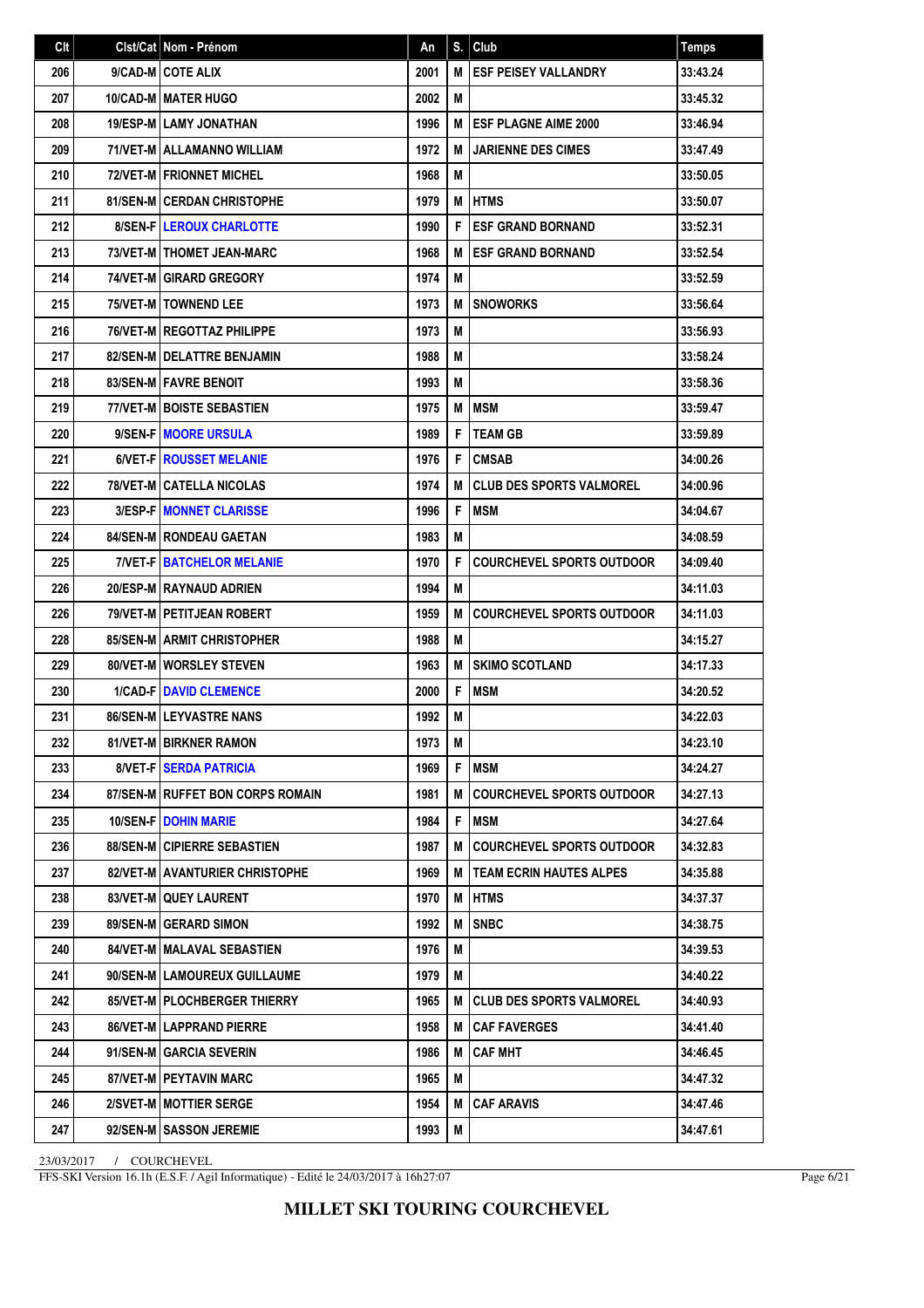| Clt | Clst/Cat Nom - Prénom                    | An   | S. | Club                              | <b>Temps</b> |
|-----|------------------------------------------|------|----|-----------------------------------|--------------|
| 248 | <b>88/VET-M   POIRIER CHRISTOPHE</b>     | 1961 | М  |                                   | 34:48.22     |
| 249 | 93/SEN-M GUILLAUMONT ROMAIN              | 1993 | M  | <b>MSM</b>                        | 34:50.77     |
| 250 | 94/SEN-M BERTHELOT NICOLAS               | 1982 | M  |                                   | 34:51.63     |
| 251 | <b>11/SEN-FIPERRIN ELISE</b>             | 1986 | F  |                                   | 34:53.13     |
| 252 | 95/SEN-M BOISTE FLORENT                  | 1990 | M  |                                   | 34:57.50     |
| 253 | 89/VET-M GIRARD GREGORY                  | 1975 | М  |                                   | 35:00.29     |
| 254 | <b>12/SEN-FILACODAIRE LUCIE</b>          | 1991 | F  | <b>CAF CHAMBERY</b>               | 35:00.43     |
| 255 | 9/VET-F   DEBONNAIRE STEPHANIE           | 1971 | F  | <b>MSM</b>                        | 35:06.17     |
| 256 | 90/VET-M   TYWONEK TOMASZ                | 1965 | M  |                                   | 35:10.15     |
| 257 | 91/VET-M EUDIER FREDERIC                 | 1962 | M  | <b>DYNASTAR</b>                   | 35:10.33     |
| 258 | <b>10/VET-FICHENAL CLAUDE</b>            | 1967 | F  | <b>HTMS</b>                       | 35:13.53     |
| 259 | <b>13/SEN-FILEFAILLET ANAIS</b>          | 1989 | F  |                                   | 35:20.98     |
| 260 | <b>14/SEN-FI CAILLET PAULINE</b>         | 1983 | F  | <b>ESF COURCHEVEL 1850</b>        | 35:28.79     |
| 261 | 92/VET-M PEYTAVIN MARC                   | 1965 | M  |                                   | 35:29.16     |
| 262 | <b>15/SEN-FIMAGISSON DIXANDRA</b>        | 1981 | F  |                                   | 35:29.31     |
| 263 | 93/VET-M PINET FREDERIC                  | 1977 | M  |                                   | 35:30.61     |
| 264 | 96/SEN-MITHOLLON RONAN                   | 1986 | M  | <b>DYNASTAR</b>                   | 35:31.57     |
| 265 | 94/VET-M SILVESTRE THIERRY               | 1965 | M  |                                   | 35:35.20     |
| 266 | 95/VET-M JAMINY DIDIER                   | 1965 | М  |                                   | 35:37.85     |
| 267 | 97/SEN-MIBUREL ETIENNE                   | 1987 | M  | <b>ESF CHAMPAGNY</b>              | 35:44.96     |
| 268 | 96/VET-M LEVEQUE ARNAUD                  | 1976 | М  |                                   | 35:48.93     |
| 269 | 97/VET-M PERROTTO THIERRY                | 1973 | M  | <b>CAF VANOISE TARENTAISE</b>     | 35:50.05     |
| 270 | 98/SEN-M GUYONNAUD NICOLAS               | 1982 | M  | <b>CAF FAVERGES</b>               | 35:53.08     |
| 271 | 98/VET-M   BLACK MARK                    | 1973 | M  |                                   | 35:58.46     |
| 272 | 99/VET-M VIALLY LAURENT                  | 1974 | M  | <b>CLUB DES SPORTS COURCHEVEL</b> | 35:58.47     |
| 273 | 99/SEN-M CLAREY PIERRE-MARIE             | 1989 | M  |                                   | 35:59.70     |
| 274 | 100/SEN-M FROMAGET PIERRE                | 1978 | M  | BGSA                              | 36:00.06     |
| 275 | 11/CAD-M DUCOURET BAZIL                  | 2002 | M  | <b>VAL VANOISE</b>                | 36:00.51     |
| 276 | <b>101/SEN-M   PARRINELLO LAURENT</b>    | 1993 | M  |                                   | 36:07.13     |
| 277 | <b>100/VET-M HENRAS STEPHANE</b>         | 1967 | M  | <b>ESF COURCHEVEL 1550</b>        | 36:08.99     |
| 278 | <b>16/SEN-F PERIN ELISE</b>              | 1986 | F  |                                   | 36:09.32     |
| 279 | <b>11/VET-F   BARTNICKI MIREILLE</b>     | 1970 | F  | <b>HTMS</b>                       | 36:11.63     |
| 280 | 101/VET-M WATSON ROBERT                  | 1972 | M  |                                   | 36:14.24     |
| 281 | 102/SEN-M   WALKER STUART                | 1985 | M  |                                   | 36:17.51     |
| 282 | 1/SVET-F   FAVRE ARMELLE                 | 1956 | F  | <b>CAF VANOISE</b>                | 36:17.60     |
| 283 | 103/SEN-M GUNTZ JEREMY                   | 1983 | M  | <b>ESF COURCHEVEL 1550</b>        | 36:20.26     |
| 284 | 102/VET-M   COTTEREAU LAURENT            | 1972 | M  | <b>BGSA</b>                       | 36:27.25     |
| 285 | 3/SVET-M BONIN ALAIN                     | 1956 | М  |                                   | 36:28.57     |
| 286 | <b>104/SEN-M   DELANOE MORGAN</b>        | 1980 | M  | <b>ESF COURCHEVEL 1650</b>        | 36:28.68     |
| 287 | <b>12/CAD-M COTTEREAU MATHIS</b>         | 2001 | M  | <b>BGSA</b>                       | 36:34.92     |
| 288 | 105/SEN-M GOURDET ARNAUD                 | 1979 | M  |                                   | 36:38.98     |
| 289 | <b>103/VET-M   DE RESSEGUIER NICOLAS</b> | 1971 | M  | <b>CAF ALBERTVILLE</b>            | 36:39.21     |

FFS-SKI Version 16.1h (E.S.F. / Agil Informatique) - Edité le 24/03/2017 à 16h27:07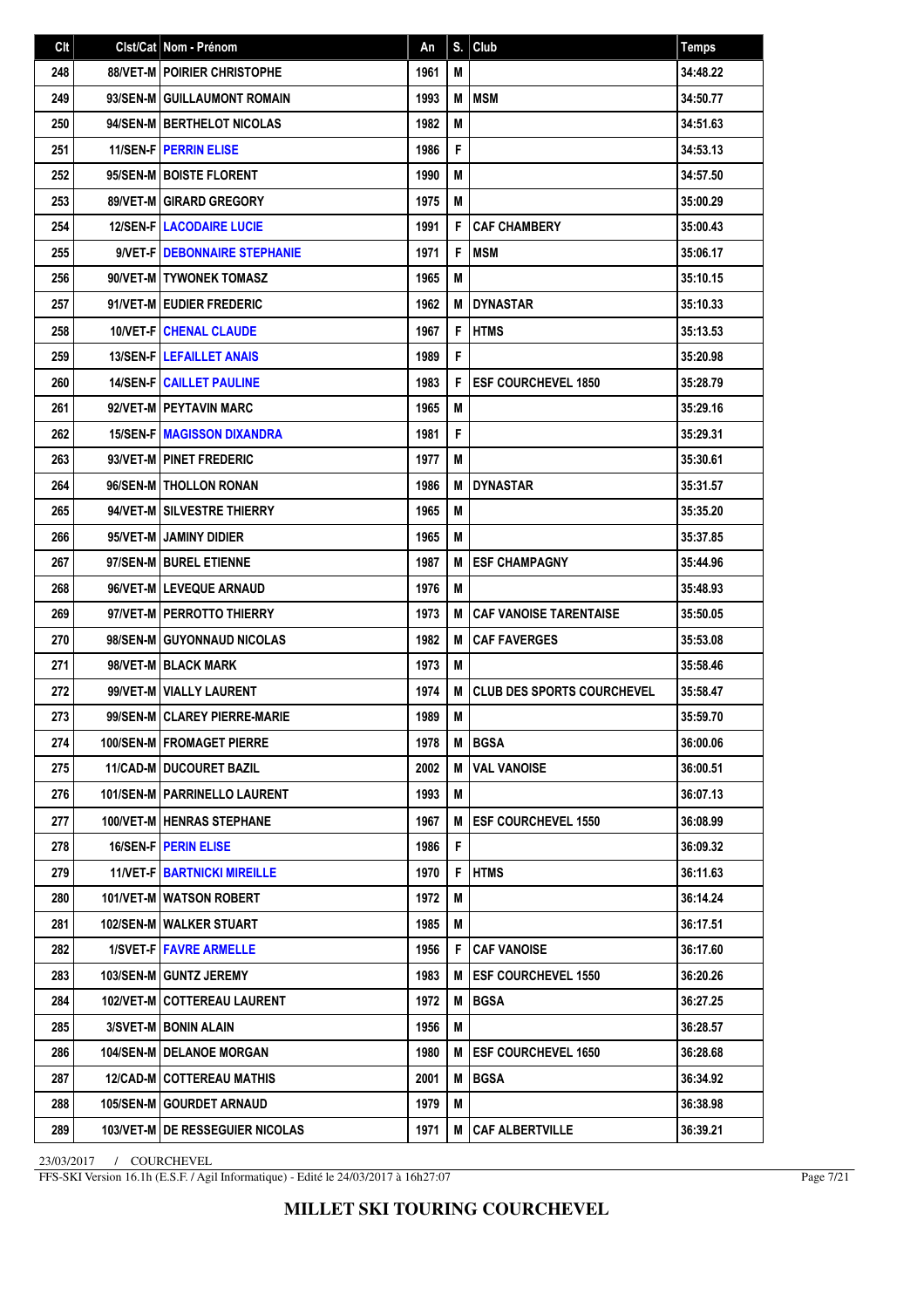| Clt | Clst/Cat Nom - Prénom                  | An   | S. | <b>Club</b>                      | <b>Temps</b> |
|-----|----------------------------------------|------|----|----------------------------------|--------------|
| 290 | 104/VET-M   DURAND-TERRASSON ROLAND    | 1960 | M  |                                  | 36:39.38     |
| 291 | 2/CAD-FIBRAISAZ LEA                    | 2000 | F  |                                  | 36:44.72     |
| 292 | <b>105/VET-M   PACHOUD ERIC</b>        | 1963 | М  | <b>I ENDURANCE GRIGNON</b>       | 36:47.02     |
| 293 | <b>106/SEN-M I TYBERGHEIN LOIC</b>     | 1985 | M  | <b>COURCHEVEL SPORTS OUTDOOR</b> | 36:49.27     |
| 294 | <b>17/SEN-F   PELLICANO MELINA</b>     | 1987 | F  |                                  | 36:56.33     |
| 295 | <b>1/BEN-M RAOULT TITOUAN</b>          | 2005 | М  | <b>SKI DE FOND BOZEL</b>         | 37:02.46     |
| 296 | <b>107/SEN-MID'AMORE GREGORY</b>       | 1993 | М  | <b>IESF LA CLUSAZ</b>            | 37:06.10     |
| 297 | <b>108/SEN-MILEROUX LEONARD</b>        | 1991 | М  | <b>ESF COURCHEVEL 1550</b>       | 37:07.07     |
| 298 | 109/SEN-M DELBOS GILLES                | 1980 | М  |                                  | 37:10.86     |
| 299 | <b>18/SEN-FIDELSUPECHE FRANCE</b>      | 1987 | F  |                                  | 37:11.38     |
| 300 | 110/SEN-M GUNTZ ARTHUR                 | 1988 | M  |                                  | 37:12.52     |
| 301 | 106/VET-M COLLIARD JEAN-LOUIS          | 1975 | M  |                                  | 37:16.66     |
| 302 | 107/VET-M   BELL JAMES                 | 1961 | М  |                                  | 37:20.42     |
| 303 | 111/SEN-M BRUET ALEXANDRE              | 1981 | M  |                                  | 37:20.62     |
| 304 | <b>12/VET-FIBARTNIKI MIREILLE</b>      | 1970 | F  | <b>HTMS</b>                      | 37:20.76     |
| 305 | <b>108/VET-M I SUZANNE LUDOVIC</b>     | 1969 | М  | <b>MAURIENNE SKI ALPINISME</b>   | 37:26.88     |
| 306 | <b>13/CAD-MIBERQUET ARTHUR</b>         | 2002 | М  |                                  | 37:27.94     |
| 307 | 13/VET-F   EXCOFFIER CELINE            | 1974 | F  |                                  | 37:44.46     |
| 308 | <b>109/VET-M I JOHNSON PAUL</b>        | 1967 | M  |                                  | 37:46.76     |
| 309 | <b>110/VET-M   MACKAY CHARLES</b>      | 1961 | M  |                                  | 37:48.57     |
| 310 | <b>14/VET-FIFERRAGU SYLVIE</b>         | 1968 | F  | <b>ESF COURCHEVEL 1550</b>       | 37:50.76     |
| 311 | 111/VET-M   TRAVAILLOT OLIVIER         | 1976 | M  |                                  | 37:50.80     |
| 312 | <b>112/VET-M CASSFU LUDO</b>           | 1967 | М  |                                  | 37:51.84     |
| 313 | <b>112/SEN-M   POUPON SYLVAIN</b>      | 1984 | М  | <b>CAF VANOISE TARENTAISE</b>    | 37:52.82     |
| 314 | <b>113/SEN-M DRANSART SEBASTIEN</b>    | 1978 | M  |                                  | 37:58.01     |
| 315 | 2/BEN-M BLANC ANTONIN                  | 2006 | М  |                                  | 37:58.77     |
| 316 | 113/VET-M   DE THIERSANT PASCAL        | 1962 | М  |                                  | 38:00.51     |
| 317 | 15/VET-F GACHET-MAUROZ PASCALE         | 1958 | F  | <b>ESF COURCHEVEL 1550</b>       | 38:00.97     |
| 318 | <b>114/VET-M   VALLEE GILLES</b>       | 1966 | M  |                                  | 38:04.73     |
| 319 | <b>115/VET-M I DUPUY JACQUES</b>       | 1959 | М  | <b>ESF COURCHEVEL 1850</b>       | 38:12.94     |
| 320 | <b>116/VET-M DUMOLLARD JEAN MICHEL</b> | 1966 | М  |                                  | 38:14.40     |
| 321 | <b>117/VET-M   SCHNEIDER MICHAEL</b>   | 1974 | M  |                                  | 38:15.17     |
| 322 | <b>14/CAD-M CHENO JULIEN</b>           | 2000 | M  |                                  | 38:17.06     |
| 323 | <b>16/VET-FIPOULET LAURENCE</b>        | 1977 | F  | <b>COURCHEVEL SPORTS OUTDOOR</b> | 38:25.76     |
| 324 | <b>118/VET-M   VITALE CRISTIANO</b>    | 1970 | М  |                                  | 38:31.54     |
| 325 | <b>15/CAD-M SONODA THIAGO</b>          | 2001 | М  |                                  | 38:33.47     |
| 326 | <b>119/VET-M CUYALA JEAN-MATHIEU</b>   | 1967 | M  |                                  | 38:34.75     |
| 327 | 2/MIN-M JUGAND KILLIAN                 | 2003 | М  | <b>CLUB DES SPORTS VALMOREL</b>  | 38:36.14     |
| 328 | 114/SEN-M   TROSSAT VALERIAN           | 1982 | M  |                                  | 38:44.81     |
| 329 | 120/VET-M ROBINSON ANDREW              | 1966 | М  | <b>COURCHEVEL SPORTS OUTDOOR</b> | 38:46.08     |
| 330 | <b>19/SEN-F   BURETTE MARGOT</b>       | 1989 | F  |                                  | 38:46.65     |
| 331 | 121/VET-M ALESSANDRIA ANDRE            | 1964 | M  |                                  | 38:47.15     |

FFS-SKI Version 16.1h (E.S.F. / Agil Informatique) - Edité le 24/03/2017 à 16h27:07

Page 8/21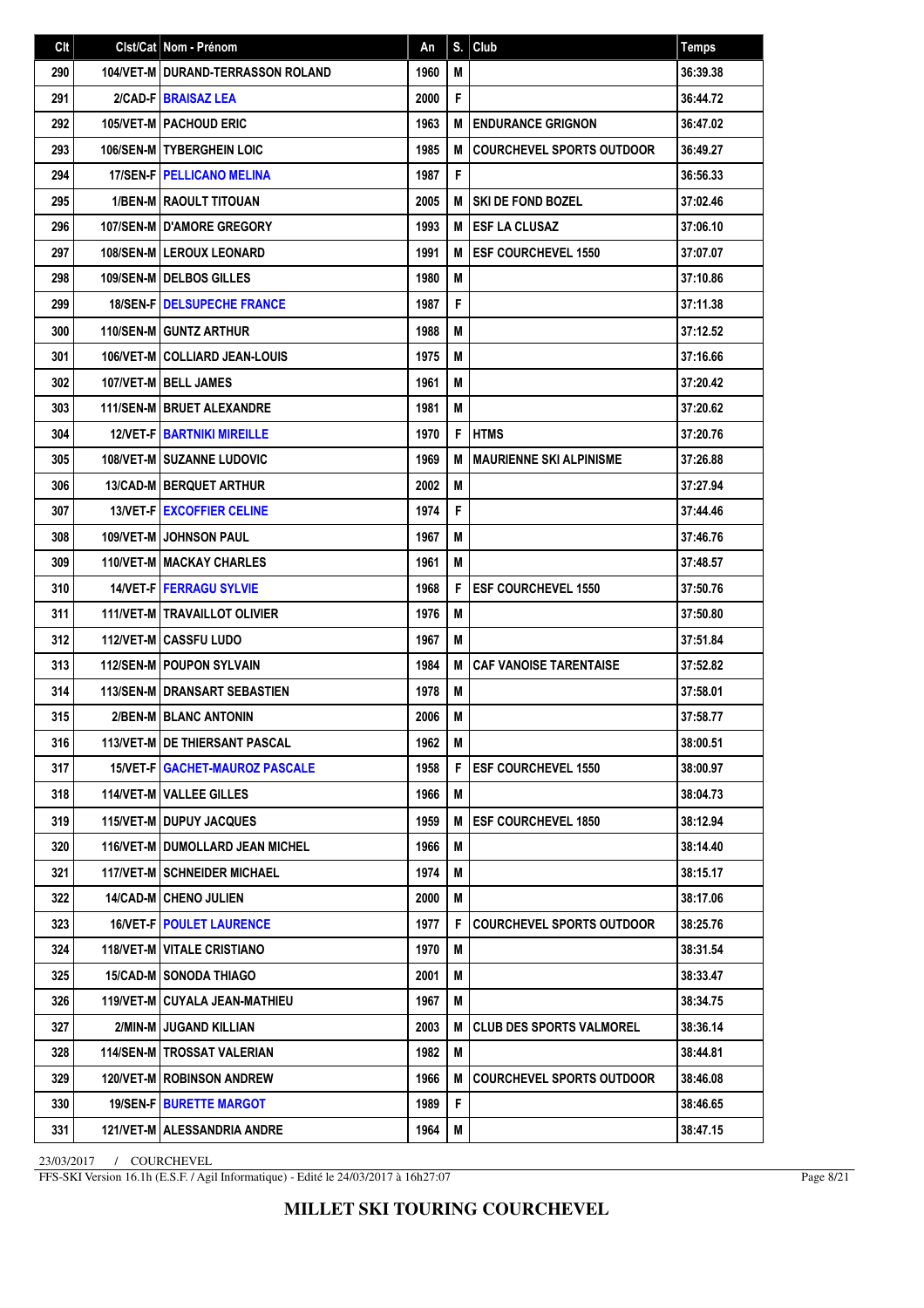| Clt | Clst/Cat Nom - Prénom                       | An   | S. | Club                              | <b>Temps</b> |
|-----|---------------------------------------------|------|----|-----------------------------------|--------------|
| 332 | <b>122/VET-M   THURIER HENRI</b>            | 1958 | M  | <b>ESF COURCHEVEL 1550</b>        | 38:47.86     |
| 333 | <b>20/SEN-FIGLEZ VERONIQUE</b>              | 1985 | F  | <b>ESF LES ARCS</b>               | 38:48.59     |
| 334 | <b>115/SEN-M   FECHOZ CEDRIC</b>            | 1986 | M  | <b>ESF COURCHEVEL 1550</b>        | 38:54.71     |
| 335 | <b>123/VET-M BAUDRON PASCAL</b>             | 1964 | M  | <b>USCORG</b>                     | 39:00.08     |
| 336 | <b>124/VET-M   DELINEAU EMMANUEL</b>        | 1970 | M  |                                   | 39:02.82     |
| 337 | <b>1/JUN-FIJOLY CHLOE</b>                   | 1998 | F  | <b>CAF ALBERTVILLE</b>            | 39:03.21     |
| 338 | <b>116/SEN-M I DEMONSANT CHRISTOPHE</b>     | 1981 | M  |                                   | 39:03.32     |
| 339 | <b>21/SEN-FIJANNI CARLA</b>                 | 1993 | F  | <b>ESF COURCHEVEL 1550</b>        | 39:05.45     |
| 340 | <b>125/VET-M   MEUNIER BRUNO</b>            | 1973 | M  | <b>USCORG</b>                     | 39:06.57     |
| 341 | <b>126/VET-M   VOGT PHILIPPE</b>            | 1962 | М  |                                   | 39:06.89     |
| 342 | <b>127/VET-M I DURANSSEAU JEAN-FRANCOIS</b> | 1969 | M  |                                   | 39:09.17     |
| 343 | <b>128/VET-M I DI LUZIO MANU</b>            | 1975 | M  | <b>PLUM</b>                       | 39:11.02     |
| 344 | <b>22/SEN-FIBONCOMPAIN MARIME</b>           | 1985 | F  | <b>UOAT</b>                       | 39:11.55     |
| 345 | <b>129/VET-MITOLON ANTHONY</b>              | 1969 | M  |                                   | 39:16.37     |
| 346 | <b>23/SEN-FIBUGNARD CORAIL</b>              | 1991 | F  | <b>COURCHEVEL SPORTS OUTDOOR</b>  | 39:17.35     |
| 347 | <b>24/SEN-FIO'BRIEN JOANNA</b>              | 1983 | F  |                                   | 39:17.39     |
| 348 | 21/ESP-M   PERES BASTIEN                    | 1994 | M  | <b>ESF CHALMOZEL</b>              | 39:18.81     |
| 349 | <b>14/JUN-M   ROMANET VICTOR</b>            | 1998 | M  | <b>CAF ALBERTVILLE</b>            | 39:23.77     |
| 350 | <b>117/SEN-M BUGNARD DELFIN</b>             | 1992 | M  |                                   | 39:24.69     |
| 351 | <b>118/SEN-M   RUFFIER MICHEL</b>           | 1978 | M  | MSM                               | 39:25.46     |
| 352 | <b>25/SEN-FITHEVENET MARIE</b>              | 1993 | F  | <b>ESF FLAINE</b>                 | 39:25.83     |
| 353 | 3/BEN-M LEDUC THEO                          | 2005 | M  | <b>CLUB DES SPORTS COURCHEVEL</b> | 39:28.48     |
| 353 | <b>26/SEN-FIGINTER AMELIE</b>               | 1985 | F  | <b>DYNASTAR</b>                   | 39:28.48     |
| 355 | 16/CAD-M   DE FERLANT CHARLY                | 2001 | M  |                                   | 39:30.01     |
| 356 | <b>130/VET-M DHERVILLY PATRICK</b>          | 1964 | М  |                                   | 39:31.82     |
| 357 | 119/SEN-M CONVERT THIBAULT                  | 1978 | M  |                                   | 39:39.66     |
| 358 | 131/VET-M   TOMASELLO ALESSANDRO            | 1974 | M  |                                   | 39:40.57     |
| 359 | <b>120/SEN-M   MONNOT ANTOINE</b>           | 1987 | M  |                                   | 39:45.64     |
| 360 | <b>121/SEN-M   MOURIC BERTRAND</b>          | 1981 | M  |                                   | 39:54.25     |
| 361 | 27/SEN-FI APPOLONIA JENNY                   | 1978 | F  | <b>COURCHEVEL SPORTS OUTDOOR</b>  | 39:55.53     |
| 362 | <b>122/SEN-M   RICHARD AYMERIC</b>          | 1991 | M  |                                   | 40:04.25     |
| 363 | <b>3/CAD-FIAVANTURIER AURELIE</b>           | 2001 | F  | <b>TEAM ECRIN HAUTES ALPES</b>    | 40:07.27     |
| 364 | <b>123/SEN-M   BAL JEAN-BAPTISTE</b>        | 1993 | M  |                                   | 40:10.61     |
| 365 | 132/VET-M   PETRESCHI OLIVIER               | 1976 | M  |                                   | 40:13.61     |
| 366 | 1/MIN-F RAOULT ZOE                          | 2003 | F  | <b>SKI FOND BOZEL</b>             | 40:27.55     |
| 367 | 133/VET-M GUILLOT LIONEL                    | 1973 | M  |                                   | 40:32.02     |
| 368 | 124/SEN-M BUGAND YANNICK                    | 1988 | M  |                                   | 40:33.20     |
| 369 | 3/MIN-M   DAVID MAXIME                      | 2003 | M  | <b>NAVES SKIS NORDIC</b>          | 40:36.96     |
| 370 | <b>134/VET-M BORIS KRAVNOVSKY</b>           | 1977 | M  |                                   | 40:49.15     |
| 371 | <b>17/VET-F   CHARDIN LAURE</b>             | 1973 | F  |                                   | 40:50.68     |
| 372 | 4/SVET-M   JANNI ROBERT                     | 1953 | M  | <b>ESF COURCHEVEL 1550</b>        | 40:51.72     |
| 373 | 28/SEN-F   MARTIN AMELIE                    | 1989 | F  | <b>CAF GI</b>                     | 40:52.13     |

FFS-SKI Version 16.1h (E.S.F. / Agil Informatique) - Edité le 24/03/2017 à 16h27:07

Page 9/21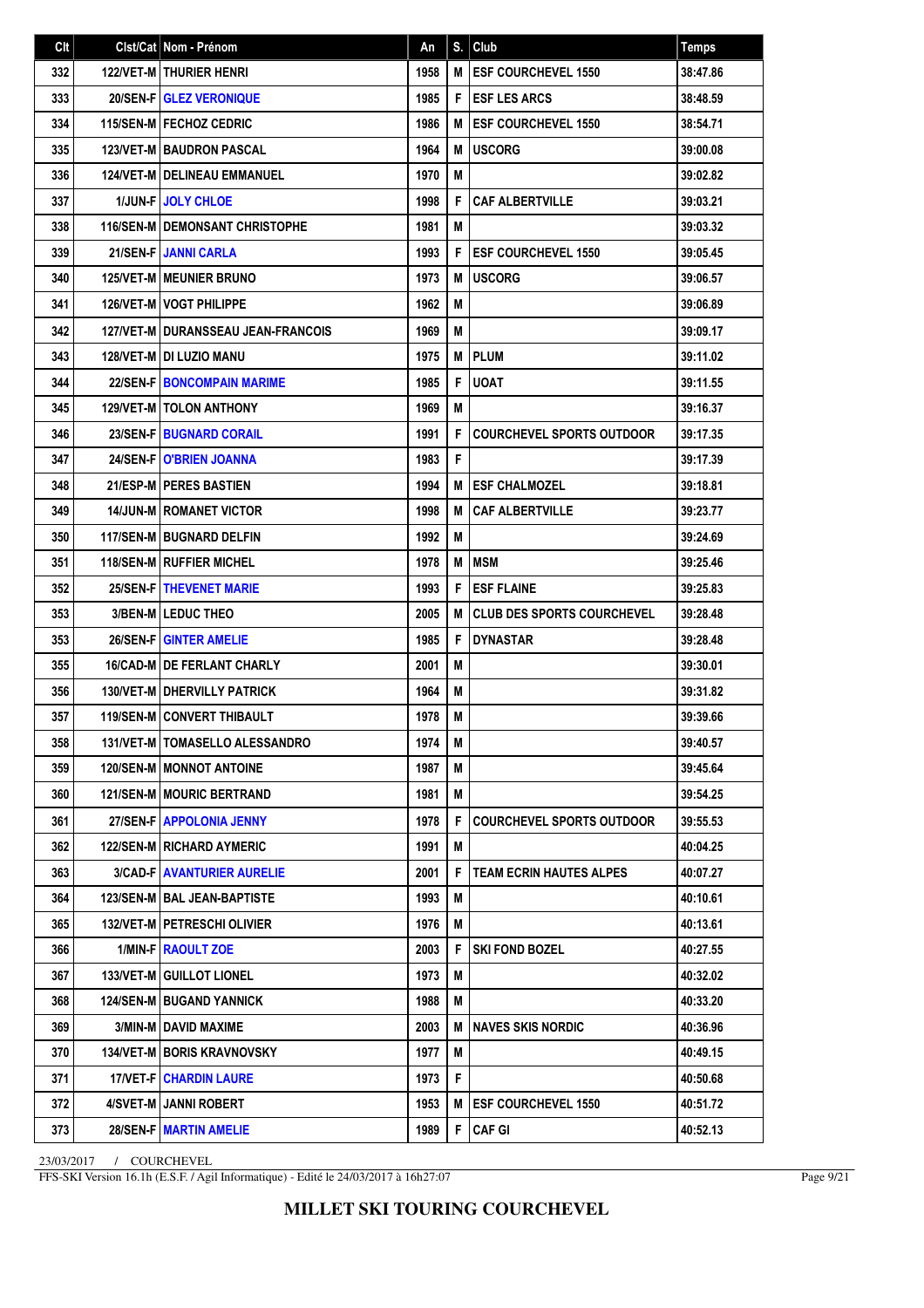| Clt | Clst/Cat   Nom - Prénom                  | An   | S. | Club                             | <b>Temps</b> |
|-----|------------------------------------------|------|----|----------------------------------|--------------|
| 374 | 18/VET-F   MC GREE SAM                   | 1970 | F  | <b>COURCHEVEL SPORTS OUTDOOR</b> | 40:56.90     |
| 375 | <b>125/SEN-M SAHYOUN SEBASTIEN</b>       | 1985 | M  |                                  | 40:57.52     |
| 376 | <b>135/VET-M PEREIRA GEORGES</b>         | 1972 | M  |                                  | 40:58.53     |
| 377 | <b>126/SEN-M CROSSMAN EDWARD</b>         | 1982 | М  |                                  | 41:00.54     |
| 378 | 17/CAD-M CHERRIER HUGO                   | 2002 | M  | <b>CAF VANOISE TARENTAISE</b>    | 41:05.89     |
| 379 | <b>127/SEN-M MAURIN BAPTISTE</b>         | 1982 | M  |                                  | 41:06.25     |
| 380 | 22/ESP-M DUMONT REMI                     | 1994 | М  |                                  | 41:06.39     |
| 381 | 23/ESP-M IMBAUD JORIS                    | 1994 | M  | <b>ESF COURCHEVEL 1550</b>       | 41:06.75     |
| 382 | <b>128/SEN-M   BLANC FLORENT</b>         | 1987 | M  | <b>ESF COURCHEVEL 1850</b>       | 41:07.09     |
| 383 | <b>136/VET-M GAUCHE MATTHIEU</b>         | 1977 | M  |                                  | 41:08.72     |
| 384 | <b>137/VET-M BIRCH DAVID</b>             | 1968 | M  |                                  | 41:10.35     |
| 385 | <b>138/VET-M   RAISIN DIDIER</b>         | 1967 | М  |                                  | 41:11.11     |
| 386 | 129/SEN-M   BRIERLEY BEN                 | 1979 | M  |                                  | 41:15.27     |
| 387 | 2/MIN-F BLANC ELISA                      | 2004 | F  |                                  | 41:20.29     |
| 388 | <b>15/JUN-MILIONS TANGUY</b>             | 1999 | M  |                                  | 41:23.08     |
| 389 | 29/SEN-F CERDAN EMILIE                   | 1980 | F  | <b>HTMS</b>                      | 41:23.26     |
| 390 | 139/VET-M ROCHE FABIEN                   | 1970 | M  |                                  | 41:27.76     |
| 391 | <b>19/VET-F GIRARD CHRISTELLE</b>        | 1974 | F  |                                  | 41:28.53     |
| 392 | 130/SEN-M   RIZZO LUCA                   | 1991 | M  |                                  | 41:30.94     |
| 393 | 2/SVET-FIMONGELLAZ MICHELE               | 1956 | F  |                                  | 41:33.00     |
| 394 | <b>20/VET-F   VIANNEY-LIAND LAURENCE</b> | 1962 | F  | <b>ESF COURCHEVEL 1550</b>       | 41:36.12     |
| 395 | 131/SEN-M   VERNEREY PIERRE-ALEXANDRE    | 1984 | M  |                                  | 41:41.60     |
| 396 | <b>140/VET-M   MOREL PATRICE</b>         | 1969 | M  | <b>COURCHEVEL SPORTS OUTDOOR</b> | 41:42.19     |
| 397 | <b>141/VET-M HEWITT BENJAMIN</b>         | 1970 | М  |                                  | 41:46.43     |
| 398 | <b>30/SEN-FILIMOUZA CAROLINE</b>         | 1992 | F  |                                  | 41:47.79     |
| 399 | <b>142/VET-M AICH SALEM</b>              | 1965 | M  |                                  | 41:50.27     |
| 400 | <b>143/VET-M   RIVERO LAURENT</b>        | 1965 | M  |                                  | 41:50.39     |
| 401 | 132/SEN-M GROMIER ARNAUD                 | 1982 | M  |                                  | 41:53.24     |
| 402 | <b>133/SEN-MIFREDELISY JEREMY</b>        | 1987 | M  |                                  | 41:53.27     |
| 403 | <b>144/VET-M   BUSTAMANTE MANUEL</b>     | 1964 | M  | <b>ESF COURCHEVEL 1550</b>       | 42:01.93     |
| 404 | 145/VET-M   RECHU JEAN-CLAUDE            | 1973 | M  | <b>TEAM JALLET</b>               | 42:02.75     |
| 405 | 21/VET-F LYANNAZ MARIE                   | 1964 | F  | <b>ESF MERIBEL</b>               | 42:03.53     |
| 406 | <b>134/SEN-MISABIN CHRISTOPHE</b>        | 1978 | M  |                                  | 42:03.69     |
| 407 | 22/VET-F   DUC FROSIO CECILE             | 1963 | F  |                                  | 42:08.48     |
| 408 | 135/SEN-M   BERCHET CLEMENT              | 1988 | М  |                                  | 42:08.49     |
| 409 | <b>136/SEN-M LABLANCHE ALEXANDRE</b>     | 1988 | M  | <b>ESF COURCHEVEL 1550</b>       | 42:09.46     |
| 410 | 137/SEN-M   PARENT NICOLAS               | 1984 | M  | <b>PLUM</b>                      | 42:10.62     |
| 411 | <b>146/VET-M   ARNAUD MAXENCE</b>        | 1977 | М  |                                  | 42:11.90     |
| 412 | <b>147/VET-M SANSON CLAUDE</b>           | 1962 | M  |                                  | 42:15.49     |
| 413 | <b>24/ESP-M HARRY GRANIER</b>            | 1995 | М  |                                  | 42:15.67     |
| 414 | <b>23/VET-FICHEVASSU CLAUDE</b>          | 1964 | F  | <b>ESF COURCHEVEL 1850</b>       | 42:17.70     |
| 415 | 5/SVET-M   DOIX PHILIPPE                 | 1947 | M  | <b>ESF COURCHEVEL 1850</b>       | 42:21.15     |

FFS-SKI Version 16.1h (E.S.F. / Agil Informatique) - Edité le 24/03/2017 à 16h27:07

Page 10/21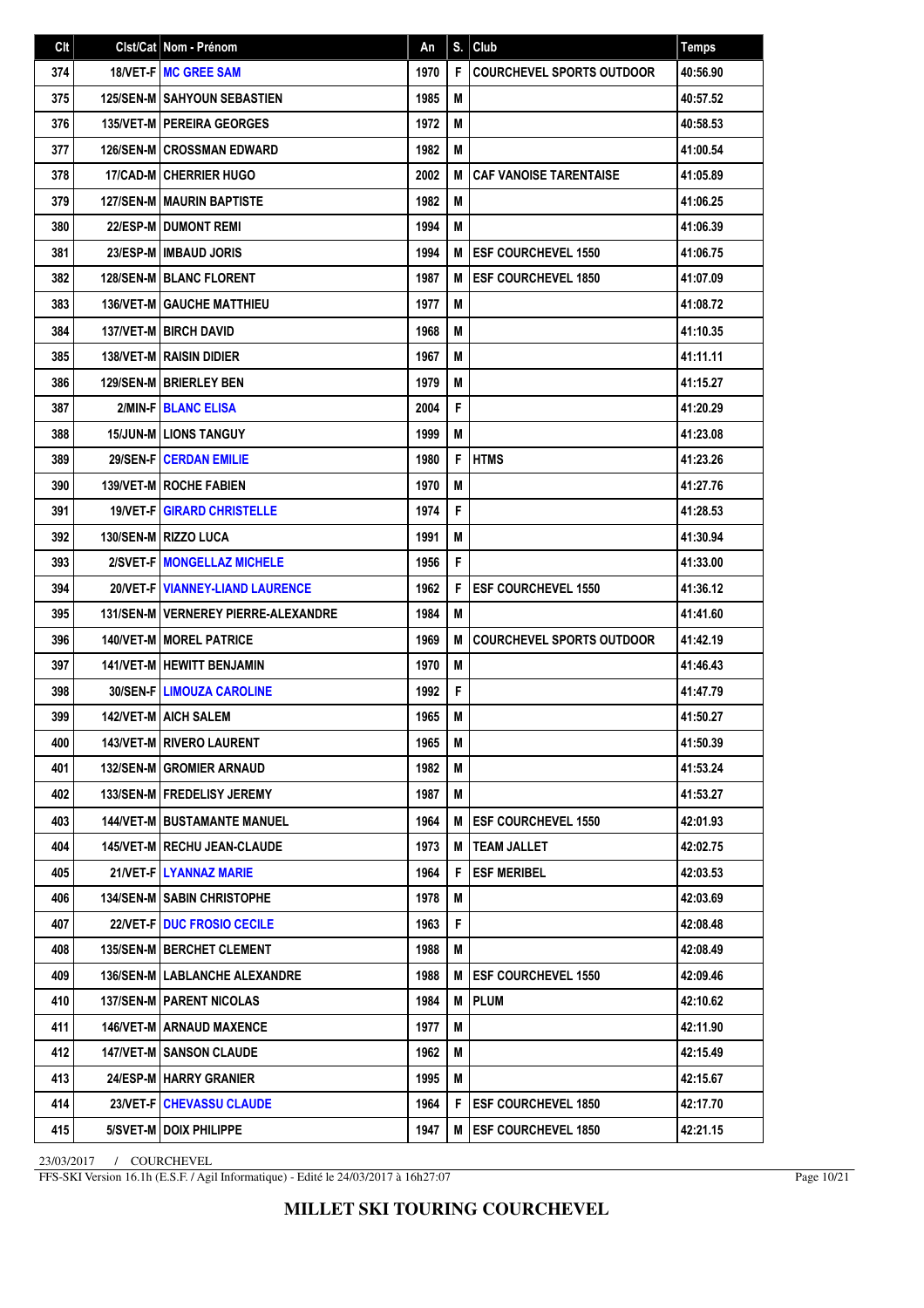| Clt | Clst/Cat Nom - Prénom                    | An   | S. | Club                             | <b>Temps</b> |
|-----|------------------------------------------|------|----|----------------------------------|--------------|
| 416 | <b>138/SEN-M   BOCHOLIER PIERRE-JEAN</b> | 1985 | M  | <b>JEUNE ET MONTAGNE</b>         | 42:22.38     |
| 417 | <b>18/CAD-M SIMON ARTHUR</b>             | 2002 | M  |                                  | 42:29.29     |
| 418 | <b>139/SEN-MIDEYA JEREMY</b>             | 1989 | M  | <b>PLUM</b>                      | 42:30.51     |
| 419 | <b>31/SEN-FIBONNEFOI MATHILDE</b>        | 1992 | F  | <b>PIEPS</b>                     | 42:31.85     |
| 420 | <b>24/VET-F   ROBINSON LOUISE</b>        | 1966 | F  | <b>COURCHEVEL SPORTS OUTDOOR</b> | 42:35.40     |
| 421 | <b>148/VET-M   REYNIER JEAN-MICHEL</b>   | 1967 | M  | <b>ATHLETIQUE SPORT MOUTIERS</b> | 42:38.13     |
| 422 | <b>32/SEN-FIMOREAU CLEMENTINE</b>        | 1990 | F  |                                  | 42:40.83     |
| 423 | <b>149/VET-M   PACHOUD DENIS</b>         | 1959 | M  | <b>COURCHEVEL SPORTS OUTDOOR</b> | 42:41.26     |
| 424 | <b>150/VET-M GUICHARD CEDRIC</b>         | 1974 | M  | <b>ASEGF ESPACE AVENTURES</b>    | 42:41.89     |
| 425 | <b>140/SEN-M   BRUNETTI MAXIME</b>       | 1987 | M  | <b>CSCP</b>                      | 42:43.71     |
| 426 | <b>151/VET-M GAULIN NICOLAS</b>          | 1973 | M  |                                  | 42:49.09     |
| 427 | <b>152/VET-MICOSGROVE GRANT</b>          | 1967 | М  |                                  | 42:50.17     |
| 428 | 33/SEN-FIAZZOPARDI CENDRINE              | 1979 | F  |                                  | 42:54.12     |
| 429 | <b>153/VET-M ARNAUD MAXENCE</b>          | 1977 | М  |                                  | 42:54.23     |
| 430 | <b>141/SEN-M   HERTAULT GREGOIRE</b>     | 1980 | M  | <b>ESF COURCHEVEL 1550</b>       | 42:54.37     |
| 431 | <b>34/SEN-FIRENARD LAETITIA</b>          | 1985 | F  |                                  | 42:55.81     |
| 432 | <b>16/JUN-M LIONS LOIC</b>               | 1997 | М  |                                  | 43:00.29     |
| 433 | 35/SEN-F   MARIN-LAMELLET STEPHANIE      | 1979 | F  | <b>MSM</b>                       | 43:05.95     |
| 434 | <b>36/SEN-FIL'HERPINIERE KATIE</b>       | 1979 | F  |                                  | 43:10.76     |
| 435 | 19/CAD-M   HENRAS ROBIN                  | 2000 | M  |                                  | 43:13.12     |
| 436 | <b>154/VET-M I BUXTON PAUL</b>           | 1964 | М  |                                  | 43:13.55     |
| 437 | <b>37/SEN-F GARCIN ALICE</b>             | 1990 | F  |                                  | 43:16.66     |
| 438 | 25/VET-F BRYANT KELLI                    | 1972 | F  |                                  | 43:17.26     |
| 439 | 155/VET-M SYRIKOV CYRIL                  | 1971 | М  |                                  | 43:22.91     |
| 440 | <b>142/SEN-M   ROGGE FABRICE</b>         | 1978 | M  |                                  | 43:23.19     |
| 441 | 143/SEN-M OTTAWAY MATT                   | 1982 | М  |                                  | 43:34.63     |
| 442 | 144/SEN-M   MAY BERTRAND                 | 1981 | M  | <b>CAF MAURIENNE</b>             | 43:39.78     |
| 443 | 25/ESP-M VAN DAMME ANTOINE               | 1994 | M  |                                  | 43:59.15     |
| 444 | <b>145/SEN-M   POISSON PIERRE</b>        | 1989 | M  | <b>PLUM</b>                      | 43:59.63     |
| 445 | <b>146/SEN-M   BROCHARD JULIEN</b>       | 1978 | M  |                                  | 44:06.98     |
| 446 | 147/SEN-M SHARP MATT                     | 1988 | M  | <b>ESF COURCHEVEL 1550</b>       | 44:17.43     |
| 447 | <b>148/SEN-M   BLANC GONNET ANTHONY</b>  | 1989 | M  |                                  | 44:23.17     |
| 448 | <b>149/SEN-M   GSTALAT FRANCOIS</b>      | 1980 | M  | <b>ROC PASSION</b>               | 44:25.30     |
| 449 | <b>38/SEN-FILEMAIRE CLAIRE</b>           | 1988 | F  | <b>CAF MOUTIERS</b>              | 44:25.52     |
| 450 | <b>156/VET-M   MUGNIER PHILIPPE</b>      | 1959 | M  | <b>ESF COURCHEVEL 1850</b>       | 44:26.15     |
| 451 | 157/VET-M MISEVRA OLEG                   | 1967 | M  |                                  | 44:30.47     |
| 452 | <b>158/VET-M CUMMING DAVE</b>            | 1958 | M  |                                  | 44:31.64     |
| 453 | <b>159/VET-M   MARTIN STEFAN</b>         | 1965 | М  |                                  | 44:35.89     |
| 454 | 39/SEN-F COSTA ANAIS                     | 1993 | F  |                                  | 44:37.07     |
| 455 | 150/SEN-M   MALAVAL YVAN                 | 1982 | М  |                                  | 44:51.23     |
| 456 | <b>151/SEN-M   MUGNIER NICOLAS</b>       | 1982 | M  |                                  | 44:52.82     |
| 457 | 26/VET-FIBELL NICKI                      | 1972 | F  |                                  | 44:54.81     |

FFS-SKI Version 16.1h (E.S.F. / Agil Informatique) - Edité le 24/03/2017 à 16h27:07

Page 11/21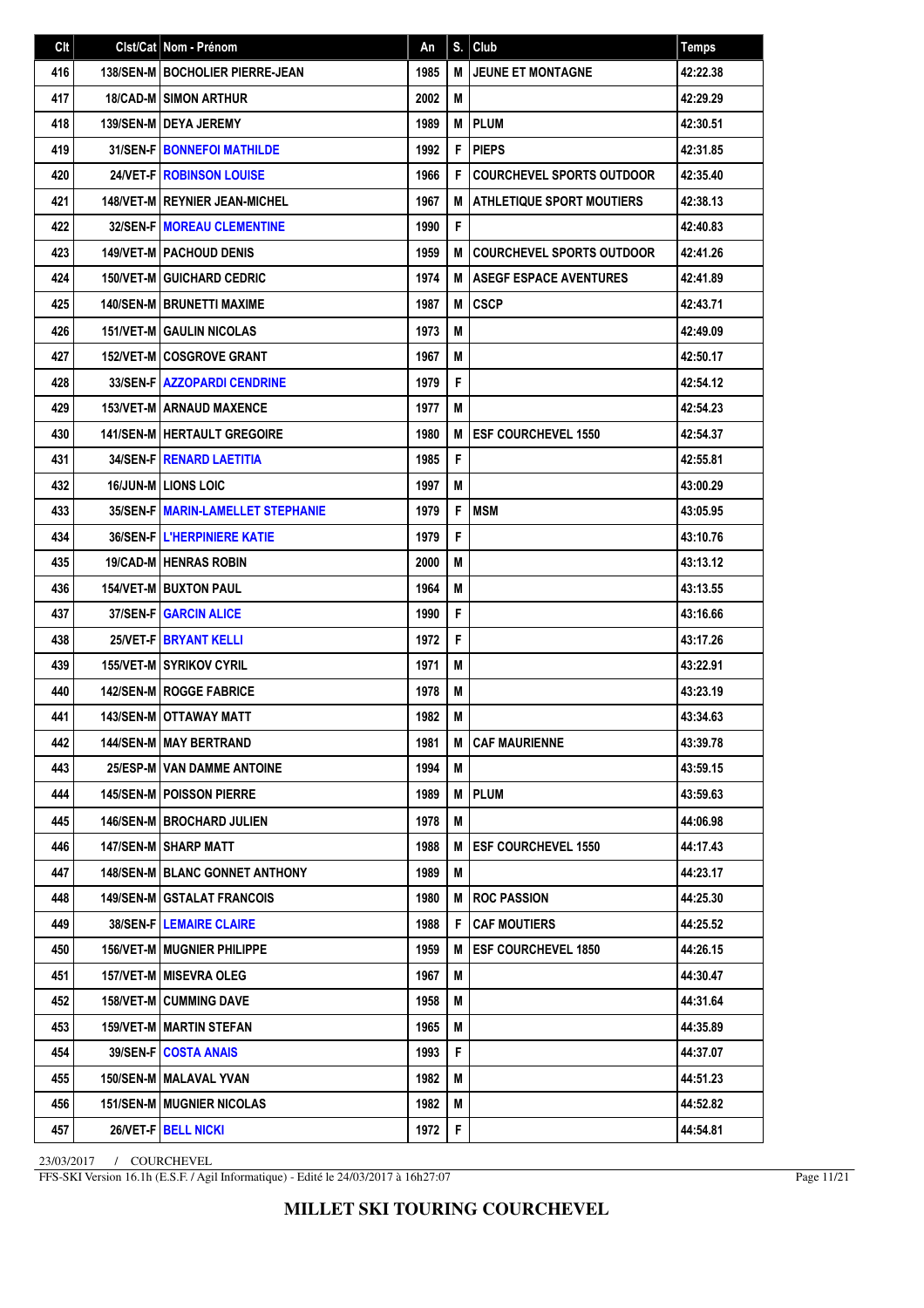| Clt | Clst/Cat Nom - Prénom                    | An   | S. | Club                             | Temps    |
|-----|------------------------------------------|------|----|----------------------------------|----------|
| 458 | 160/VET-M DENJEAN ERIC                   | 1969 | M  |                                  | 44:58.62 |
| 459 | 6/SVET-M BLANC YVES                      | 1954 | M  | <b>ESF COURCHEVEL 1650</b>       | 44:59.28 |
| 460 | <b>152/SEN-M   MICHEL SEBASTIEN</b>      | 1984 | M  | <b>PLUM</b>                      | 45:04.23 |
| 461 | 7/SVET-M   PIMKERTON LESLEY              | 1956 | M  |                                  | 45:05.11 |
| 462 | <b>153/SEN-M LINDNER THOMAS</b>          | 1989 | М  |                                  | 45:06.00 |
| 463 | 161/VET-M PEYTAVIN DIDIER                | 1959 | M  | <b>VEO 2000</b>                  | 45:11.29 |
| 464 | <b>162/VET-MILEVY-SOUSSAN GUY THOMAS</b> | 1968 | М  |                                  | 45:13.90 |
| 465 | <b>154/SEN-M   ALESSANDRIA ARNAUD</b>    | 1993 | M  |                                  | 45:16.09 |
| 466 | <b>155/SEN-M CHARDON CEDRIC</b>          | 1981 | M  | <b>ESF COURCHEVEL 1850</b>       | 45:19.93 |
| 467 | <b>156/SEN-MIPORTENEUVE MARTIN</b>       | 1993 | M  |                                  | 45:22.97 |
| 468 | <b>163/VET-M   SARFATTI DAVID</b>        | 1969 | M  |                                  | 45:26.20 |
| 469 | <b>164/VET-M GUIGONNET JEAN-LOUIS</b>    | 1960 | М  |                                  | 45:28.38 |
| 470 | <b>165/VET-MIFONTANA FEDERLO</b>         | 1975 | M  |                                  | 45:35.99 |
| 471 | 4/BEN-M   LAMBERT LINO                   | 2007 | М  |                                  | 45:40.40 |
| 472 | <b>40/SEN-F   TREGOUET LUCILE</b>        | 1983 | F  | <b>ESF COURCHEVEL 1650</b>       | 45:45.60 |
| 473 | 41/SEN-F GUIGONNET MARCELLA              | 1989 | F  |                                  | 45:54.56 |
| 474 | 157/SEN-M   ROCHET JEAN-STEPHANE         | 1989 | М  |                                  | 45:58.06 |
| 475 | <b>158/SEN-M I MUSCARA ANTHONY</b>       | 1988 | М  |                                  | 46:00.11 |
| 476 | 166/VET-M BUFFET XAVIER                  | 1961 | M  | <b>ESF VAL THORENS</b>           | 46:02.05 |
| 477 | <b>167/VET-M   BOULET ROMAIN</b>         | 1976 | М  |                                  | 46:02.69 |
| 478 | <b>168/VET-MIGEERNAERT JOHN</b>          | 1969 | M  |                                  | 46:02.90 |
| 479 | <b>42/SEN-FICOUGOUREUX JUSTINE</b>       | 1983 | F  |                                  | 46:05.59 |
| 480 | <b>159/SEN-M ABOULIKAM YANNICK</b>       | 1980 | М  |                                  | 46:06.74 |
| 481 | <b>169/VET-M   RADENKOVIC MARC</b>       | 1961 | М  |                                  | 46:07.80 |
| 482 | <b>43/SEN-FIFAYARD CAMILLE</b>           | 1987 | F  |                                  | 46:15.54 |
| 483 | 4/ESP-FIBEC LOUISE                       | 1994 | F  |                                  | 46:16.35 |
| 484 | 170/VET-M SAUVANET THIERRY               | 1961 | M  |                                  | 46:21.38 |
| 485 | <b>44/SEN-F   FRANCHINO MIREILLE</b>     | 1979 | F  | <b>COURCHEVEL SPORTS OUTDOOR</b> | 46:22.43 |
| 486 | 160/SEN-M BOISSIN JEREMY                 | 1990 | M  | <b>ESF COURCHEVEL 1650</b>       | 46:30.82 |
| 487 | 27/VET-F GRANDVINCENT CAROLINE           | 1967 | F  | <b>ESF VAL THORENS</b>           | 46:32.60 |
| 488 | 28/VET-F   CLIFFORD CATARINA             | 1972 | F  |                                  | 46:33.79 |
| 489 | 45/SEN-F ASTIER CHLOE                    | 1993 | F  |                                  | 46:40.90 |
| 490 | <b>171/VET-M   DAVID FRANCK</b>          | 1961 | M  |                                  | 46:45.83 |
| 491 | 161/SEN-M DUBOIS ERIC                    | 1989 | M  | <b>COURCHEVEL SPORTS OUTDOOR</b> | 46:52.57 |
| 492 | 172/VET-M   BIRCH GAIL                   | 1971 | M  |                                  | 46:52.78 |
| 493 | 173/VET-M CHARLES CHARLY                 | 1971 | M  |                                  | 46:59.18 |
| 494 | <b>29/VET-FIVIARD SEVERINE</b>           | 1977 | F  |                                  | 47:02.31 |
| 495 | <b>46/SEN-F   BLANCHARD LAURE</b>        | 1985 | F  |                                  | 47:02.35 |
| 496 | <b>30/VET-FIPUSSET SARAH</b>             | 1976 | F  |                                  | 47:02.39 |
| 497 | 31/VET-F   RUFFIER MIREILLE              | 1963 | F  | <b>ESF COURCHEVEL 1550</b>       | 47:04.56 |
| 498 | 32/VET-F   DAUTIEE SANDRINE              | 1974 | F  |                                  | 47:08.47 |
| 499 | 20/CAD-M DENJEAN LEO                     | 2002 | M  |                                  | 47:11.95 |

FFS-SKI Version 16.1h (E.S.F. / Agil Informatique) - Edité le 24/03/2017 à 16h27:08

Page 12/21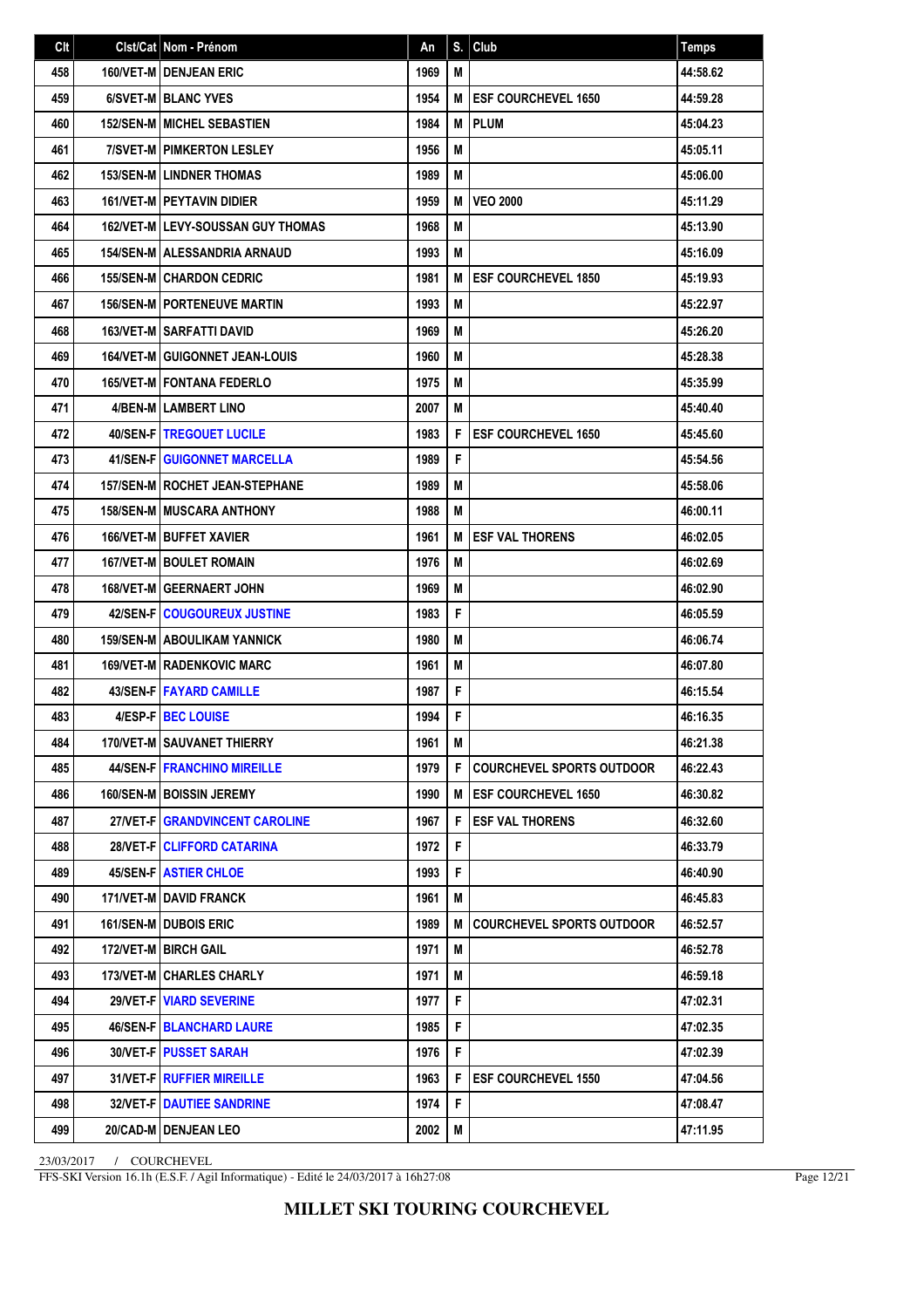| Clt | Cist/Cat   Nom - Prénom               | An   | S. | Club                       | <b>Temps</b> |
|-----|---------------------------------------|------|----|----------------------------|--------------|
| 500 | 2/JUN-F CHARLES LEA                   | 1999 | F  |                            | 47:19.16     |
| 501 | <b>162/SEN-M MAQUIRE KING MILES</b>   | 1990 | M  |                            | 47:19.45     |
| 502 | <b>3/SVET-FIBAUDRON VIVIANE</b>       | 1956 | F  | <b>USCORG</b>              | 47:26.86     |
| 503 | <b>163/SEN-MISAVERYS ALEXANDRE</b>    | 1978 | M  |                            | 47:28.52     |
| 504 | <b>174/VET-M EVRARD GUILLAUME</b>     | 1977 | M  |                            | 47:37.54     |
| 505 | <b>175/VET-M GIRAUD DAVID</b>         | 1976 | M  | <b>DYNASATAR</b>           | 47:41.25     |
| 506 | <b>176/VET-M GEIBEN PHILIPPE</b>      | 1964 | M  | <b>MILLET</b>              | 47:42.00     |
| 507 | <b>177/VET-M LACAZE PIERRE</b>        | 1964 | M  |                            | 47:42.43     |
| 508 | 47/SEN-F LE ROUX CHARLOTTE            | 1990 | F  | <b>ESF GRAND BORNAND</b>   | 47:45.59     |
| 509 | <b>33/VET-FICROFT GINA</b>            | 1964 | F  |                            | 47:51.20     |
| 510 | 178/VET-M ROBERT LOICK                | 1971 | M  |                            | 47:51.96     |
| 511 | <b>179/VET-M MARCOUX FLORENT</b>      | 1971 | M  |                            | 47:56.58     |
| 512 | 21/CAD-M JUGAND HUGO                  | 2000 | M  | <b>TEAM CARIOCAR</b>       | 48:01.22     |
| 513 | <b>164/SEN-M RICHARDS ADAIN</b>       | 1978 | M  |                            | 48:02.60     |
| 514 | <b>17/JUN-MILEPERCQ MARTIN</b>        | 1998 | M  |                            | 48:04.14     |
| 515 | <b>165/SEN-M   JACQUIER VINCENT</b>   | 1982 | M  |                            | 48:05.62     |
| 516 | <b>48/SEN-FIPERRAIN EMILIE</b>        | 1985 | F  |                            | 48:12.30     |
| 517 | 4/CAD-F   PFEND CHLOE                 | 2001 | F  | <b>CAF CHAMBERY</b>        | 48:12.47     |
| 518 | <b>180/VET-MIPFEND STEPHANE</b>       | 1972 | M  | <b>CAF CHAMBERY</b>        | 48:12.51     |
| 519 | <b>34/VET-F   DOIX SEVERINE</b>       | 1976 | F  | <b>ESF COURCHEVEL 1850</b> | 48:18.90     |
| 520 | 4/SVET-F VON ROESQEN ANNIK            | 1955 | F  |                            | 48:19.85     |
| 521 | <b>8/SVET-MI ETIENNE PHILIPPE</b>     | 1952 | M  |                            | 48:21.48     |
| 522 | <b>181/VET-M GIUFFRIDA GABRIELE</b>   | 1971 | M  | <b>COURMAYER TRAILER</b>   | 48:22.43     |
| 523 | 9/SVET-M GAULD STANLEY                | 1947 | M  |                            | 48:23.96     |
| 524 | <b>182/VET-M   LEBOULANGER BENOIT</b> | 1974 | M  |                            | 48:37.86     |
| 525 | 18/JUN-M COSTES LOUIS                 | 1999 | M  |                            | 48:38.14     |
| 526 | <b>49/SEN-FIDE PESSERAY DAPHNE</b>    | 1986 | F. |                            | 48:41.57     |
| 527 | <b>183/VET-M MIMRAW BENJAMIN</b>      | 1977 | M  |                            | 48:42.96     |
| 528 | <b>35/VET-F MALBRAN FLORANCIA</b>     | 1975 | F  |                            | 48:56.68     |
| 529 | <b>184/VET-M   NOCHEZ RENAUD</b>      | 1960 | M  |                            | 49:15.27     |
| 530 | <b>36/VET-F DUMOLLARD MARYLINE</b>    | 1965 | F  |                            | 49:23.80     |
| 531 | <b>166/SEN-MICOTTERLAZ FLORENT</b>    | 1986 | M  | <b>I MILLET</b>            | 49:31.32     |
| 532 | 26/ESP-M   DERIVRY ANTOINE            | 1996 | M  | <b>HOTEL ALPEN RUITOR</b>  | 49:33.51     |
| 533 | 167/SEN-M DE HAUWERE PHILIP           | 1982 | M  |                            | 49:33.60     |
| 534 | 50/SEN-F BUISSON CHARLENE             | 1989 | F  |                            | 49:35.93     |
| 535 | 168/SEN-M   FERRANDO LUIGI            | 1978 | M  |                            | 49:37.52     |
| 536 | <b>169/SEN-M   TORECILLA THIBAUT</b>  | 1990 | M  | <b>MILLET</b>              | 49:41.99     |
| 537 | 185/VET-M   CELLIER OLIVIER           | 1972 | M  |                            | 49:44.94     |
| 538 | 170/SEN-M   MARIN PIERRE              | 1983 | M  | <b>MILLET</b>              | 49:49.47     |
| 539 | 171/SEN-M LASNE DIMITRI               | 1993 | M  |                            | 49:52.06     |
| 540 | <b>186/VET-M   POIRIER GILLES</b>     | 1973 | M  |                            | 49:57.25     |
| 541 | 187/VET-M   MUSCARA GUY               | 1966 | M  |                            | 49:58.59     |

FFS-SKI Version 16.1h (E.S.F. / Agil Informatique) - Edité le 24/03/2017 à 16h27:08

Page 13/21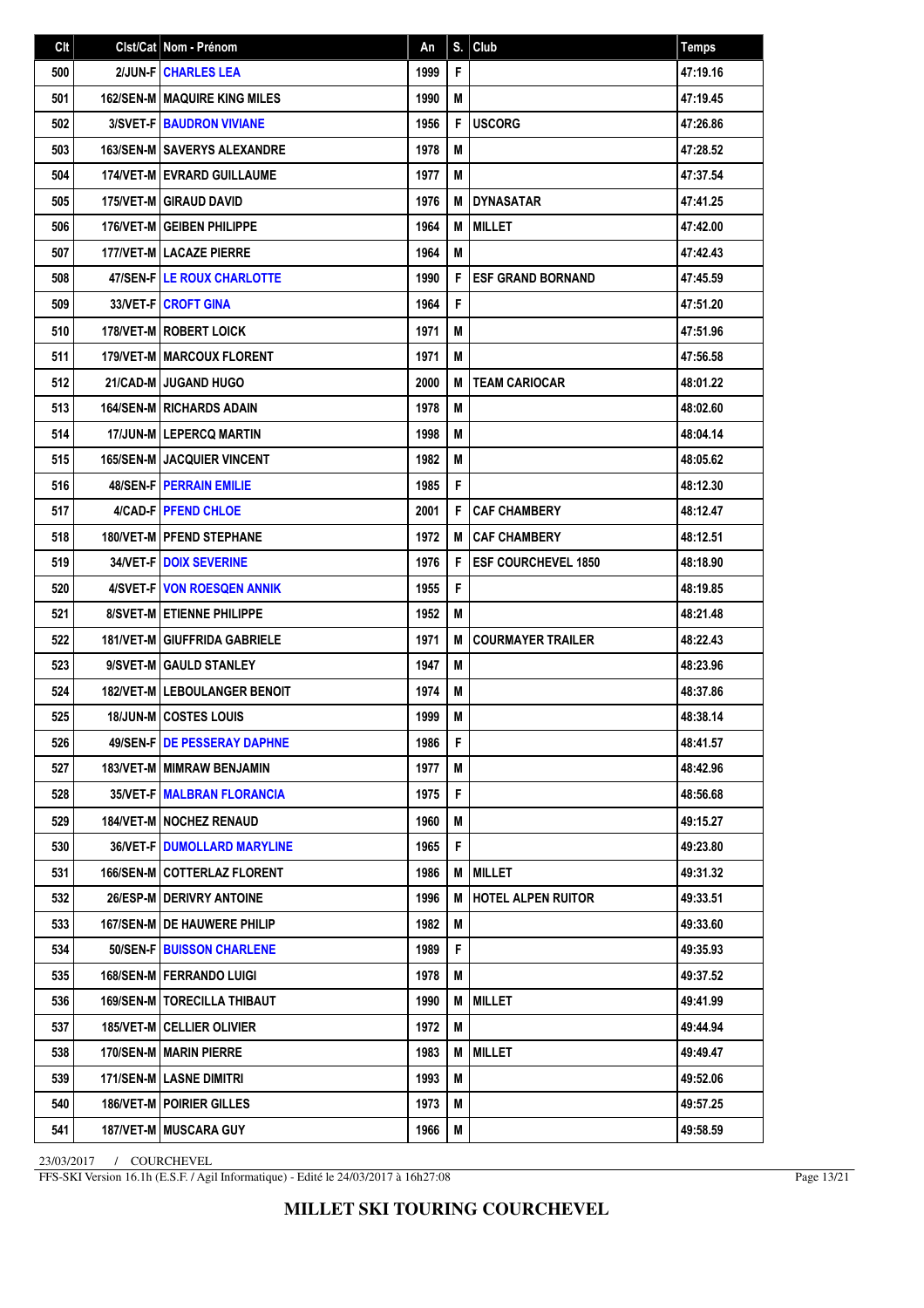| Clt | Clst/Cat Nom - Prénom                      | An   | S. | <b>Club</b>                      | <b>Temps</b> |
|-----|--------------------------------------------|------|----|----------------------------------|--------------|
| 542 | 37/VET-F   BROCART POLLY                   | 1964 | F  |                                  | 50:01.63     |
| 543 | <b>38/VET-FILANGEARD NATHALIE</b>          | 1969 | F  |                                  | 50:03.17     |
| 544 | <b>172/SEN-M I DONATIEN CAU</b>            | 1982 | M  | <b>PLUM</b>                      | 50:04.48     |
| 545 | 51/SEN-F DUVERNEY SANDRA                   | 1993 | F  | <b>PLUM</b>                      | 50:04.80     |
| 546 | 173/SEN-M DE CLERCK ANTHONY                | 1980 | М  |                                  | 50:08.21     |
| 547 | <b>174/SEN-M   POLLET VILLARD FRANCOIS</b> | 1991 | M  | <b>PLUM</b>                      | 50:08.81     |
| 548 | <b>22/CAD-MILEPERCQ LUCAS</b>              | 2001 | М  |                                  | 50:09.41     |
| 549 | 175/SEN-M   MARULLAZ VINCENT               | 1992 | M  | <b>PLUM</b>                      | 50:09.76     |
| 550 | <b>3/JUN-FIBERRARD BERENICE</b>            | 1999 | F  |                                  | 50:10.54     |
| 551 | <b>188/VET-M   BERRARD JEAN-CHRISTOPHE</b> | 1965 | M  | <b>COURCHEVEL SPORTS OUDOOR</b>  | 50:11.20     |
| 552 | 189/VET-M   TONNEAU DAVID                  | 1975 | M  |                                  | 50:11.97     |
| 553 | 190/VET-M   BERTRAND LUCAS                 | 1960 | М  |                                  | 50:14.63     |
| 554 | 176/SEN-M JAM JAM POUYECHE                 | 1982 | М  |                                  | 50:21.22     |
| 555 | 177/SEN-M PRIOUR MAEL                      | 1979 | М  |                                  | 50:24.25     |
| 556 | <b>5/SVET-FIFACHE MARTINE</b>              | 1953 | F  |                                  | 50:41.75     |
| 557 | <b>178/SEN-MIBRUNEL MARTIN</b>             | 1986 | М  |                                  | 50:51.42     |
| 558 | <b>52/SEN-F KONONCHUK OLGA</b>             | 1980 | F  |                                  | 50:54.82     |
| 559 | 191/VET-M CHRETIEN FLORENT                 | 1972 | М  |                                  | 50:55.58     |
| 560 | 53/SEN-F   DESNOYERS SANSAN                | 1981 | F  |                                  | 50:57.44     |
| 561 | <b>192/VET-MICAYRON PIERRE</b>             | 1969 | М  |                                  | 51:00.85     |
| 562 | <b>179/SEN-MICOSSON PIERRE</b>             | 1979 | M  |                                  | 51:09.46     |
| 563 | <b>193/VET-M GAVIGLIO VINCENT</b>          | 1976 | М  |                                  | 51:10.67     |
| 564 | <b>194/VET-M   VOLVET OLIVIER</b>          | 1963 | М  |                                  | 51:11.28     |
| 565 | <b>195/VET-M   ZERAH THIERRY</b>           | 1967 | М  |                                  | 51:11.67     |
| 566 | <b>196/VET-M RIOU VINCENT</b>              | 1972 | М  |                                  | 51:12.80     |
| 567 | <b>180/SEN-M   MANET MYRIAM</b>            | 1979 | M  |                                  | 51:19.01     |
| 568 | <b>39/VET-F   VERESKI TATIANA</b>          | 1972 | F  |                                  | 51:23.93     |
| 569 | 197/VET-M CLIFFORD RYDER                   | 1972 | M  |                                  | 51:25.02     |
| 570 | <b>181/SEN-M   BERTIN NICOLAS</b>          | 1978 | М  |                                  | 51:26.85     |
| 571 | 198/VET-M   DALBETH GRANT                  | 1972 | M  |                                  | 51:32.80     |
| 572 | <b>54/SEN-F MIMRAN DIANE</b>               | 1986 | F  |                                  | 51:33.91     |
| 573 | <b>40/VET-F ZERAH SABINE</b>               | 1971 | F  |                                  | 51:34.26     |
| 574 | <b>199/VET-M LEMOINE LOIC</b>              | 1968 | M  | <b>ESF COURCHEVEL 1550</b>       | 51:36.82     |
| 575 | 200/VET-M CHARDON ANDRE                    | 1971 | M  |                                  | 51:37.41     |
| 576 | 23/CAD-M ZERAH NOAM                        | 2000 | М  |                                  | 51:41.21     |
| 577 | 201/VET-M GUIZIOU JEROME                   | 1972 | M  |                                  | 51:42.52     |
| 578 | 202/VET-M GODIN JEAN-CHRISTOPHE            | 1968 | M  | <b>COURCHEVEL SPORTS OUTDOOR</b> | 51:43.50     |
| 579 | 203/VET-MISPADA STEPHANE                   | 1971 | М  |                                  | 51:43.53     |
| 580 | 204/VET-M ABIGNULI LAURENT                 | 1972 | M  |                                  | 51:47.51     |
| 581 | 10/SVET-M   OLIVIERI JUAN                  | 1957 | M  |                                  | 51:49.96     |
| 582 | 55/SEN-F GILOT DELPHINE                    | 1992 | F  | <b>MILLET</b>                    | 51:53.42     |
| 583 | <b>182/SEN-M VAISSIERE AURELIEN</b>        | 1993 | M  | MILLET                           | 51:53.60     |

FFS-SKI Version 16.1h (E.S.F. / Agil Informatique) - Edité le 24/03/2017 à 16h27:08

Page 14/21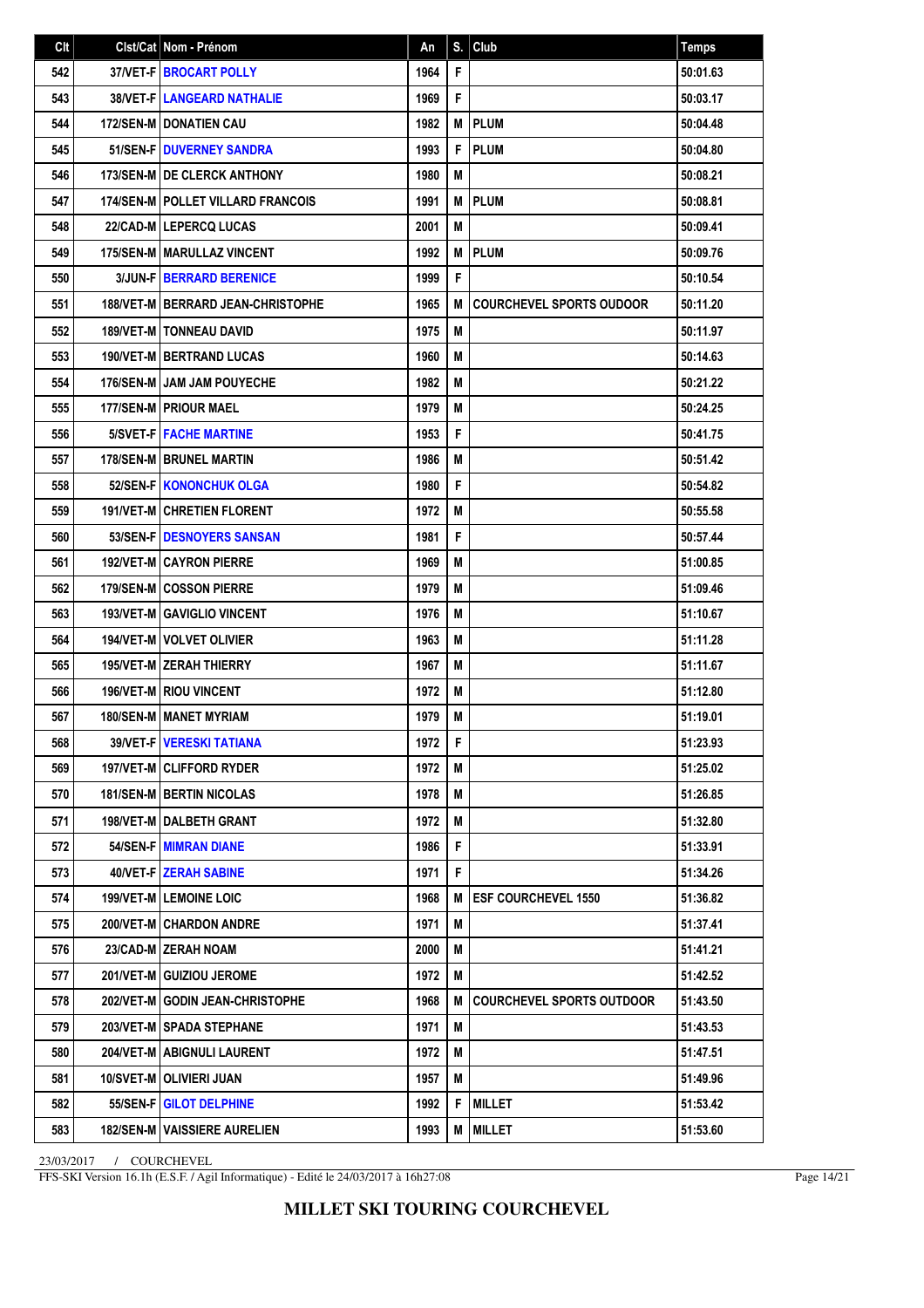| Clt | Clst/Cat Nom - Prénom               | An   | S. | Club                               | <b>Temps</b> |
|-----|-------------------------------------|------|----|------------------------------------|--------------|
| 584 | 56/SEN-F ARMIT SARAH                | 1989 | F  |                                    | 51:54.37     |
| 585 | <b>183/SEN-M I DUPENT ANTOINE</b>   | 1984 | M  | <b>MILLET</b>                      | 51:54.62     |
| 586 | 57/SEN-FIFAVRE GLADYS               | 1980 | F  | <b>MILLET</b>                      | 51:54.95     |
| 587 | 205/VET-M BONVIN OLIVIER            | 1958 | M  |                                    | 51:55.93     |
| 588 | <b>184/SEN-MIBONNEAUX DEODAT</b>    | 1986 | M  | <b>MILLET</b>                      | 51:57.20     |
| 589 | <b>58/SEN-FICAVILLON PERRINE</b>    | 1986 | F  | <b>MILLET</b>                      | 51:59.17     |
| 590 | <b>206/VET-M   LUCIANO EDOUARD</b>  | 1973 | M  | <b>ASSOCIATION DE PARALPINISME</b> | 52:00.94     |
| 591 | <b>185/SEN-M   SOREL JEREMY</b>     | 1983 | M  | <b>MILLET</b>                      | 52:02.12     |
| 592 | <b>186/SEN-M   FAVRE NICOLAS</b>    | 1987 | M  |                                    | 52:03.80     |
| 593 | <b>19/JUN-M   VIALLY MAXENCE</b>    | 1997 | M  | <b>MSM</b>                         | 52:04.83     |
| 594 | 187/SEN-M   FAVRE BENOIT            | 1993 | M  |                                    | 52:06.36     |
| 595 | <b>188/SEN-M CREMA AURELIEN</b>     | 1991 | M  | <b>PLUM</b>                        | 52:09.77     |
| 596 | <b>41/VET-F DEVILLE CORINNE</b>     | 1963 | F  |                                    | 52:11.95     |
| 597 | <b>11/SVET-M BETEND DENIS</b>       | 1955 | M  | <b>CAF FAVERGES</b>                | 52:13.25     |
| 598 | <b>189/SEN-M   PHITOOZI JOMANN</b>  | 1978 | M  |                                    | 52:16.09     |
| 599 | 42/VET-FIFAURE-GIGNOUX VIRGINIE     | 1975 | F  |                                    | 52:25.48     |
| 600 | <b>43/VET-FISETIEY LAURENCE</b>     | 1968 | F  |                                    | 52:25.50     |
| 601 | <b>44/VET-FIPERRET PATRICIA</b>     | 1971 | F  |                                    | 52:46.12     |
| 602 | 207/VET-M   MARFAING OLIVIER        | 1970 | М  |                                    | 52:48.28     |
| 603 | <b>45/VET-FIMCDOWELL HEATHER</b>    | 1975 | F  |                                    | 52:50.88     |
| 604 | 59/SEN-FICROSS EMILY                | 1979 | F  |                                    | 52:54.03     |
| 605 | 60/SEN-F   BRUNEL MARIE GABRIELLE   | 1985 | F  |                                    | 53:01.14     |
| 606 | 208/VET-M   TETAZ STEPHANE          | 1969 | М  |                                    | 53:05.40     |
| 607 | 209/VET-M ANDRE JEROME              | 1970 | M  |                                    | 53:15.55     |
| 608 | <b>24/CAD-M ANDRE JULES</b>         | 2000 | М  |                                    | 53:23.83     |
| 609 | 210/VET-M FERRET PASCAL             | 1969 | M  |                                    | 53:29.00     |
| 610 | 190/SEN-M DE CLERCK GREGORY         | 1979 | M  |                                    | 53:42.43     |
| 611 | 211/VET-M   PRIN GUILLAUME          | 1958 | M  | <b>ESF COURCHEVEL 1850</b>         | 53:44.75     |
| 612 | <b>12/SVET-MIDE THIERSANT ERIGE</b> | 1942 | M  |                                    | 53:46.55     |
| 613 | <b>212/VET-M MASSON FRANCOIS</b>    | 1966 | M  | <b>USCORG</b>                      | 53:51.10     |
| 614 | 61/SEN-F PIRIE TESSA                | 1978 | F  | <b>CAIRNGORM RUNNERS</b>           | 53:54.99     |
| 615 | 213/VET-M I DASSONVILLE LAURENT     | 1969 | М  |                                    | 53:58.34     |
| 616 | 62/SEN-F   HAPPE GAELLE             | 1985 | F  | <b>CAF MOUTIERS</b>                | 53:58.66     |
| 617 | 214/VET-M GAUTHIER VINCENT          | 1971 | М  |                                    | 53:58.95     |
| 618 | 215/VET-M   HESLOVIN MATTHIEU       | 1971 | M  |                                    | 54:07.75     |
| 619 | 63/SEN-F ARUTYUNOVAK YANA           | 1982 | F  |                                    | 54:29.43     |
| 620 | 5/ESP-F   JACQUIN PAULINE           | 1994 | F  | <b>ESF COURCHEVEL 1550</b>         | 54:33.61     |
| 621 | 191/SEN-M   OLETTO GUILLAUME        | 1989 | М  |                                    | 54:34.00     |
| 621 | 191/SEN-M BOROWY FLORIAN            | 1989 | M  |                                    | 54:34.00     |
| 623 | 193/SEN-M   FERVEUR JEREMY          | 1987 | M  |                                    | 54:36.39     |
| 624 | <b>64/SEN-F   MUTILLOD MYRTILLE</b> | 1990 | F  | <b>MILLET</b>                      | 54:43.02     |
| 625 | <b>194/SEN-M   GROSDOIGT DAMIEN</b> | 1984 | M  |                                    | 54:43.33     |

FFS-SKI Version 16.1h (E.S.F. / Agil Informatique) - Edité le 24/03/2017 à 16h27:08

Page 15/21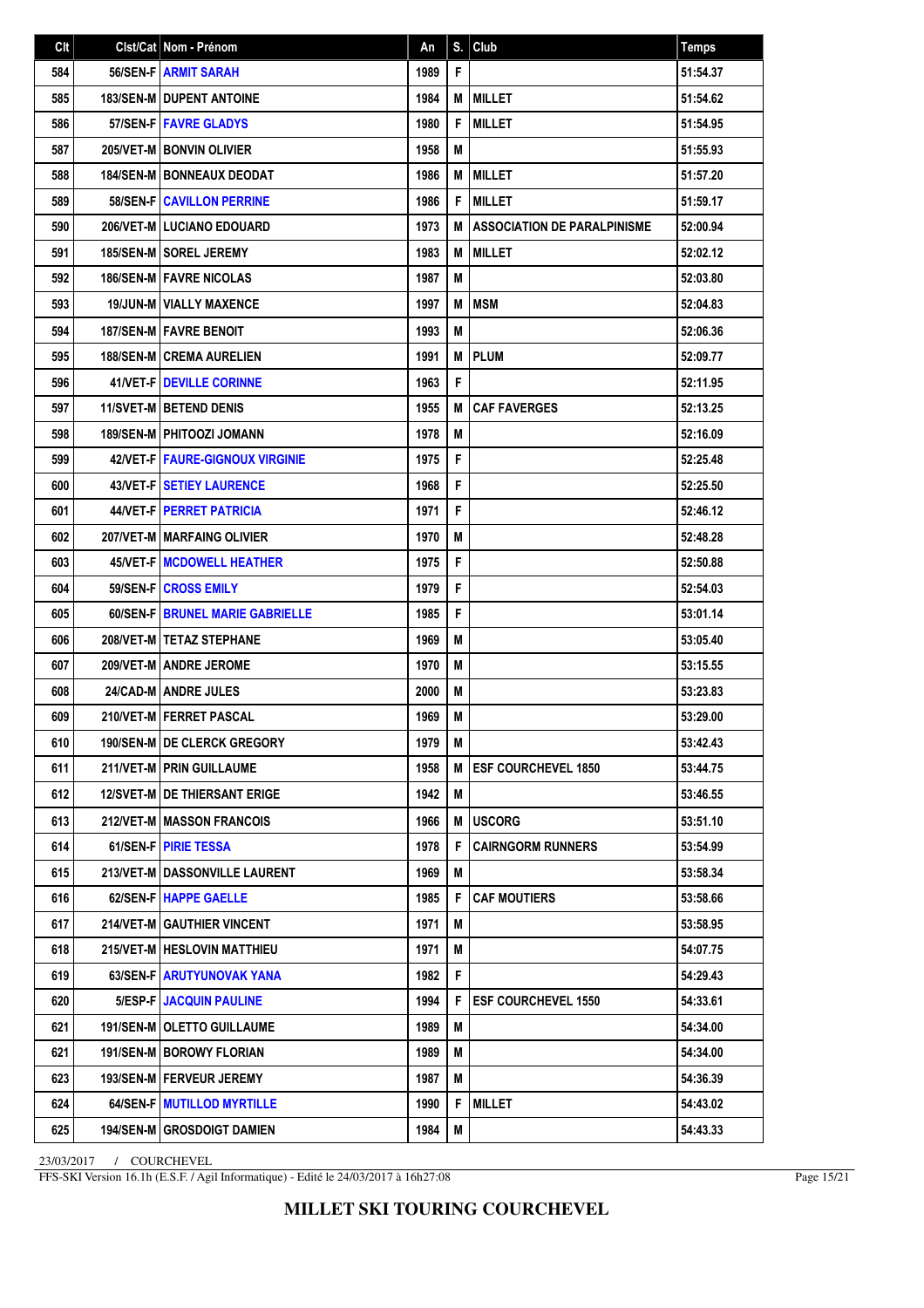| Clt | Clst/Cat Nom - Prénom                  | An   | S. | Club                       | <b>Temps</b> |
|-----|----------------------------------------|------|----|----------------------------|--------------|
| 626 | 65/SEN-F STREBRER ANNE                 | 1993 | F  |                            | 54:45.84     |
| 627 | <b>13/SVET-M   BOULET OLIVIER</b>      | 1949 | M  |                            | 54:47.02     |
| 628 | 66/SEN-F WOODWARD ANNA                 | 1980 | F  |                            | 54:49.02     |
| 629 | 216/VET-M THIOLLIER JEROME             | 1972 | M  |                            | 54:54.01     |
| 630 | 217/VET-M PURICELLI MARIANO            | 1974 | M  |                            | 55:10.22     |
| 631 | 218/VET-M   BALTHAZARD PASCAL          | 1961 | M  |                            | 55:10.75     |
| 632 | <b>219/VET-MIBERTRAND PIERRE</b>       | 1958 | M  |                            | 55:12.32     |
| 633 | 67/SEN-FIARPUNA ANA                    | 1978 | F  |                            | 55:12.61     |
| 634 | <b>195/SEN-M GINON SEBASTIEN</b>       | 1978 | M  |                            | 55:14.09     |
| 635 | <b>5/BEN-MIROBINSON FINLAY</b>         | 2006 | M  |                            | 55:21.73     |
| 636 | 220/VET-M   FAULKNER JOHN              | 1959 | M  |                            | 55:24.81     |
| 637 | 221/VET-M MAGGIONI FREDERIC            | 1977 | M  | <b>FROMAGE BEAUFORT</b>    | 55:25.74     |
| 638 | 6/BEN-M   MATER LOUKA                  | 2005 | M  |                            | 55:28.97     |
| 639 | <b>196/SEN-M BADONNEL MORGAN</b>       | 1987 | M  |                            | 55:33.35     |
| 640 | <b>222/VET-M AZAIS CHRISTOPHE</b>      | 1969 | M  |                            | 55:41.38     |
| 641 | <b>223/VET-MILASSUS RICHARD</b>        | 1974 | M  |                            | 55:46.31     |
| 642 | 20/JUN-M ZERAH ELON                    | 1997 | M  |                            | 55:47.11     |
| 643 | <b>197/SEN-M CASTRONARI FRANCESCO</b>  | 1989 | M  | <b>TEAM NEW GENERATION</b> | 55:54.05     |
| 644 | <b>68/SEN-F AZOULAY LAURA</b>          | 1987 | F  |                            | 55:54.48     |
| 645 | <b>198/SEN-M   BARBAGALLO GIUSEPPE</b> | 1990 | M  |                            | 55:56.33     |
| 646 | 224/VET-M I DEAR PADOM                 | 1961 | M  |                            | 55:56.45     |
| 647 | 225/VET-M LESCUME CEDRIC               | 1967 | M  |                            | 56:03.12     |
| 648 | 226/VET-M DUHOUX XAVIER                | 1972 | M  |                            | 56:07.14     |
| 649 | <b>199/SEN-MI AZOULAY JONATHAN</b>     | 1979 | M  |                            | 56:07.54     |
| 650 | 227/VET-M VEAUTE MIREILL0              | 1969 | M  |                            | 56:11.32     |
| 651 | 69/SEN-F   DETOUILLON CLEMENTINE       | 1981 | F  |                            | 56:17.38     |
| 652 | 228/VET-M   DEWITTE THOMAS             | 1972 | M  |                            | 56:17.61     |
| 653 | 200/SEN-M   BOUCHER CORENTIN           | 1986 | M  | <b>HTMS</b>                | 56:23.11     |
| 654 | <b>46/VET-F   DILLENSEGER CATHY</b>    | 1972 | F  |                            | 56:26.72     |
| 655 | <b>229/VET-MIPICKERING JAMES</b>       | 1966 | M  |                            | 56:27.53     |
| 656 | <b>14/SVET-M PERINO JEAN-LOUIS</b>     | 1951 | M  |                            | 56:32.20     |
| 657 | 6/SVET-FIMAKEPEACE JENNY               | 1954 | F  |                            | 56:35.10     |
| 658 | 70/SEN-F   CORBELLA VALENTINA          | 1984 | F  | <b>TEAM NEW GENERATION</b> | 56:36.65     |
| 659 | 201/SEN-M   BERTHOLON BENJAMIN         | 1981 | M  | <b>STAUBLI SPORT</b>       | 56:38.55     |
| 660 | 47/VET-F   VIBERT ISABELLE             | 1961 | F  |                            | 56:38.65     |
| 661 | 25/CAD-M CHARLES KIM                   | 2001 | M  |                            | 56:38.86     |
| 662 | 230/VET-M   RIBIERE LAURENT            | 1972 | M  | <b>HOTEL ALPEN RUITOR</b>  | 56:51.37     |
| 663 | 71/SEN-F COLLIN FLORENCE               | 1988 | F  |                            | 56:55.47     |
| 664 | <b>72/SEN-F GEHIN MANON</b>            | 1992 | F  |                            | 57:08.45     |
| 665 | 231/VET-M PRIMAULT SEBASTIEN           | 1973 | M  |                            | 57:09.03     |
| 666 | 202/SEN-M   PORTANIER TONY             | 1991 | M  | <b>ESF COURCHEVEL 1550</b> | 57:16.37     |
| 667 | 203/SEN-M GRODOIFT DAMIEN              | 1984 | M  |                            | 57:23.41     |

FFS-SKI Version 16.1h (E.S.F. / Agil Informatique) - Edité le 24/03/2017 à 16h27:08

Page 16/21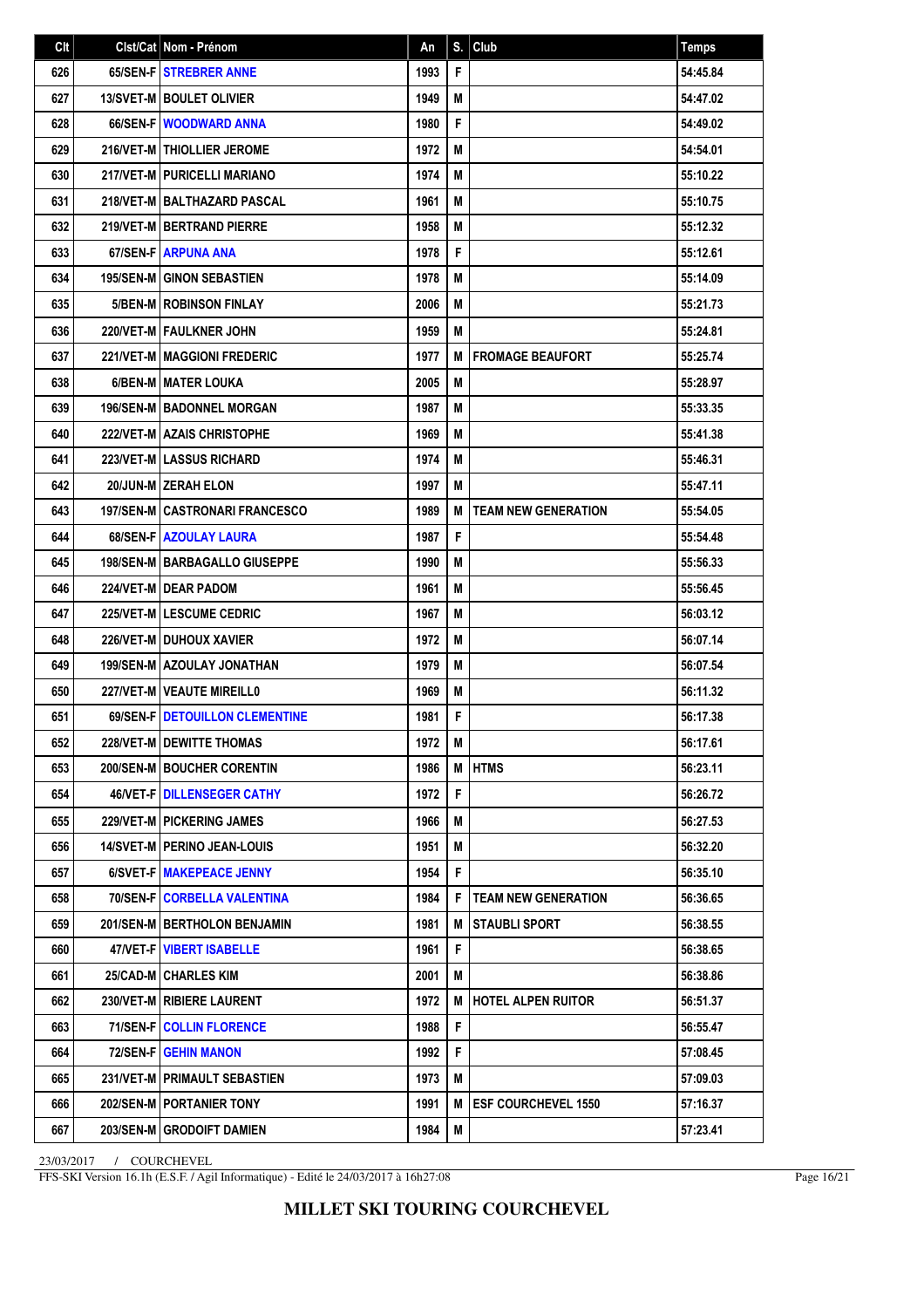| Clt | Clst/Cat Nom - Prénom                | An   | S. | Club                              | <b>Temps</b> |
|-----|--------------------------------------|------|----|-----------------------------------|--------------|
| 668 | <b>48/VET-FIDUPRAZ BRIGITTE</b>      | 1959 | F  | <b>CAF ALBERTVILLE</b>            | 57:23.65     |
| 669 | <b>204/SEN-M GUYON LUDOVIC</b>       | 1980 | M  |                                   | 57:24.86     |
| 670 | 232/VET-M BINET THIERRY              | 1960 | M  | <b>CAF ALBERTVILLE</b>            | 57:26.65     |
| 671 | <b>49/VET-FIBURLEY TASH</b>          | 1976 | F  | <b>SKIMO SCOTLAND</b>             | 57:35.07     |
| 672 | 73/SEN-F GALAND AMELIE               | 1978 | F  |                                   | 57:40.46     |
| 673 | <b>15/SVET-M BERTRAND GILLES</b>     | 1948 | М  |                                   | 57:41.59     |
| 674 | <b>74/SEN-FILATELLA MATHILDE</b>     | 1993 | F  |                                   | 58:03.21     |
| 675 | <b>75/SEN-F   BIGUET VALENTINE</b>   | 1993 | F  |                                   | 58:03.40     |
| 676 | 233/VET-M   BONIN GILBERT            | 1958 | M  | <b>ANV</b>                        | 58:06.66     |
| 677 | 205/SEN-M MERZARIO SEBASTIEN         | 1982 | M  |                                   | 58:08.17     |
| 678 | <b>76/SEN-FIVERBERE ALINE</b>        | 1981 | F  |                                   | 58:09.92     |
| 679 | <b>3/MIN-F MALAVAL LAURA</b>         | 2004 | F  |                                   | 58:12.25     |
| 680 | 234/VET-M   ZIADI MEHDI              | 1970 | M  |                                   | 58:13.24     |
| 681 | <b>77/SEN-F ALLERME MARION</b>       | 1992 | F  |                                   | 58:14.40     |
| 682 | <b>206/SEN-M   BENHAMOU DAN</b>      | 1979 | М  |                                   | 58:18.04     |
| 683 | 235/VET-M ATTIAS ERIK                | 1961 | M  | <b>CLIENT LAURENCE CHEVALLIER</b> | 58:25.41     |
| 684 | 50/VET-FISUBLET SANDRINE             | 1974 | F  |                                   | 58:27.68     |
| 685 | 236/VET-M   PHILIPS FRITS            | 1968 | М  |                                   | 58:30.14     |
| 686 | 21/JUN-M CHALARD GABRIEL             | 1999 | М  |                                   | 58:31.39     |
| 687 | 237/VET-M GOYET FRANCOIS             | 1976 | M  |                                   | 58:34.72     |
| 688 | 51/VET-F   CHEVALLIER LAURENCE       | 1970 | F  | <b>ESF COURCHEVEL 1850</b>        | 58:49.89     |
| 689 | 238/VET-M SEFERIAN JEAN-PIERRE       | 1966 | М  |                                   | 59:09.93     |
| 690 | 239/VET-M CURCIO DIDIER              | 1959 | М  |                                   | 59:17.39     |
| 691 | 207/SEN-M BALANDIER LOIC             | 1991 | M  |                                   | 59:27.66     |
| 692 | 52/VET-F MATER NOELLE                | 1977 | F  | <b>ESF COURCHEVEL 1550</b>        | 59:36.37     |
| 693 | 240/VET-M   MATTHON LAURENT          | 1970 | M  |                                   | 59:39.03     |
| 694 | <b>78/SEN-F   HENRION ANNEMIE</b>    | 1981 | F  |                                   | 59:44.33     |
| 695 | 208/SEN-M   BLANCHE BRUNO            | 1982 | M  |                                   | 59:44.53     |
| 696 | 79/SEN-F GINON AUDREY                | 1978 | F  |                                   | 59:49.57     |
| 697 | 241/VET-M GUEL SEBASTIEN             | 1972 | M  |                                   | 59:52.82     |
| 698 | 53/VET-F DE FORNEL SANDRINE          | 1971 | F  |                                   | 59:58.08     |
| 699 | 54/VET-F   HANNECART BENEDICTE       | 1969 | F. |                                   | 1h00:00.29   |
| 700 | 26/CAD-M   BRIANT SIMON              | 2001 | M  |                                   | 1h00:05.56   |
| 701 | 4/MIN-M GICQUEL THIBAULT             | 2004 | М  |                                   | 1h00:07.01   |
| 702 | 242/VET-M   INDRRD YSOA              | 1971 | M  |                                   | 1h00:29.48   |
| 703 | 243/VET-M   ALBANEL ARDOINAT         | 1974 | M  |                                   | 1h00:36.11   |
| 704 | 7/BEN-M GUYON LILIAN                 | 2007 | M  |                                   | 1h00:42.38   |
| 705 | 209/SEN-M   FELISAZ LOIC             | 1985 | М  | <b>PLUM</b>                       | 1h00:45.72   |
| 706 | 210/SEN-M JOSUE BERTRAND             | 1985 | M  | <b>MSM</b>                        | 1h01:02.68   |
| 707 | 80/SEN-F   LECOMTE CAMILLE           | 1983 | F  |                                   | 1h01:04.99   |
| 708 | <b>22/JUN-M   CHEVALLIER GREGORY</b> | 1998 | M  | <b>PLUM</b>                       | 1h01:10.37   |
| 709 | 81/SEN-FIPRIN CAROLINE               | 1985 | F  |                                   | 1h01:21.00   |

FFS-SKI Version 16.1h (E.S.F. / Agil Informatique) - Edité le 24/03/2017 à 16h27:08

Page 17/21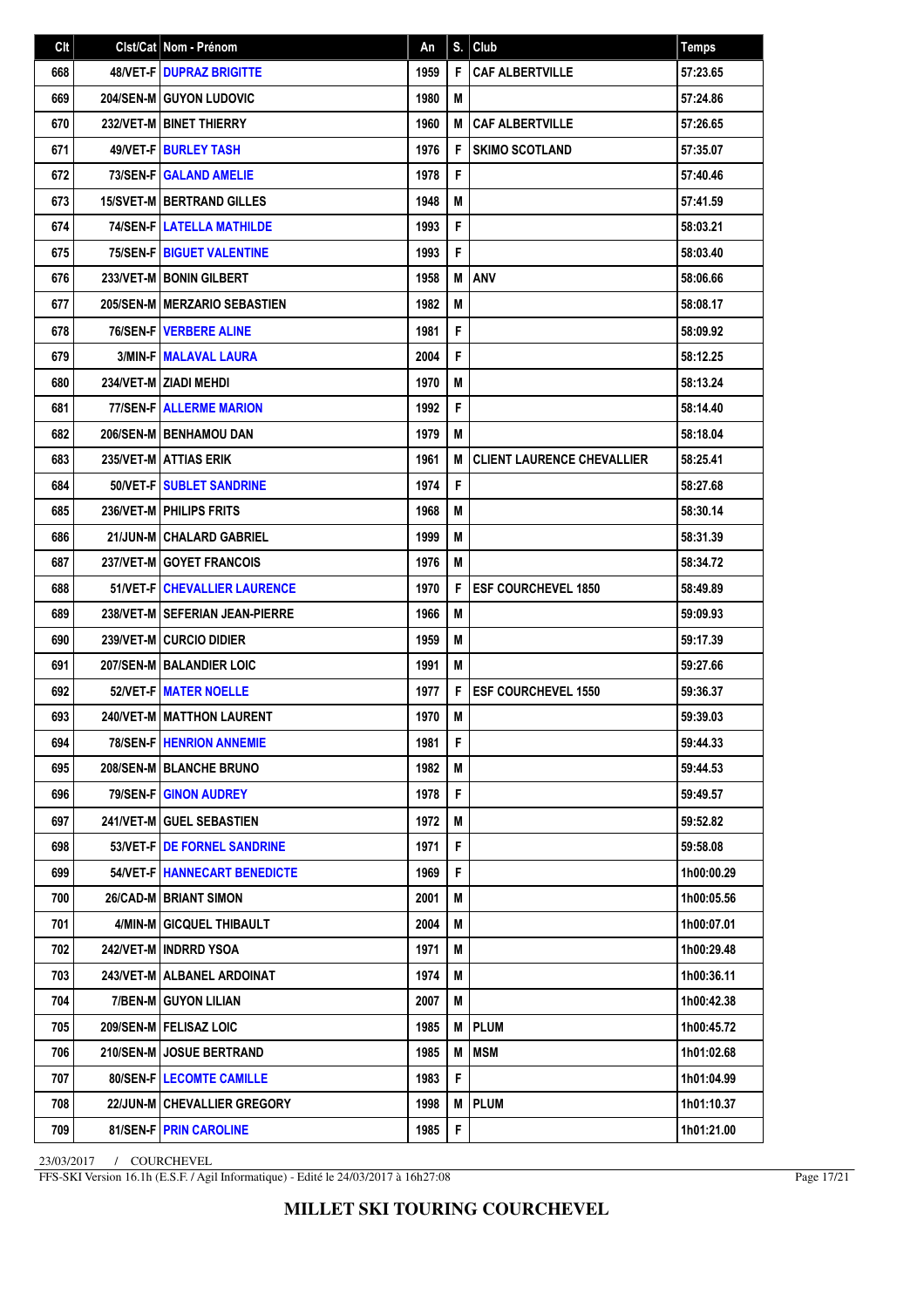| Clt | Cist/Cat Nom - Prénom              | An   | S. | Club                             | <b>Temps</b> |
|-----|------------------------------------|------|----|----------------------------------|--------------|
| 710 | 244/VET-M   TIARTEE JUAN           | 1973 | M  |                                  | 1h01:22.29   |
| 711 | <b>211/SEN-M CURCIO THOMAS</b>     | 1983 | М  |                                  | 1h01:33.81   |
| 712 | 55/VET-F   HOUILLON VERONIQUE      | 1960 | F  |                                  | 1h01:34.09   |
| 713 | <b>16/SVET-M HOUILLON YVES</b>     | 1955 | M  |                                  | 1h01:34.38   |
| 714 | 82/SEN-F BROWN ALYSSA              | 1992 | F  |                                  | 1h01:37.70   |
| 715 | 56/VET-F   TAFT GEORGINA           | 1972 | F  |                                  | 1h01:37.85   |
| 716 | 17/SVET-M   UBALDI FREDERIC        | 1954 | М  |                                  | 1h01:40.39   |
| 717 | 83/SEN-F   BLANC ANGELIQUE         | 1990 | F  |                                  | 1h01:46.81   |
| 718 | 57/VET-F DAUDE DORIS               | 1974 | F  |                                  | 1h02:10.03   |
| 719 | 245/VET-M BONHOMME RAPHAEL         | 1971 | М  |                                  | 1h02:12.61   |
| 720 | 246/VET-MIEL JAMMAC HAYSSAM        | 1969 | М  |                                  | 1h02:14.41   |
| 721 | 247/VET-M   FELISAZ ALBERT         | 1960 | М  | <b>PLUM</b>                      | 1h02:38.90   |
| 722 | 212/SEN-M I DE CLERCK JAN          | 1983 | М  |                                  | 1h02:39.99   |
| 723 | <b>248/VET-MILEBLANC BRUNO</b>     | 1969 | М  |                                  | 1h02:55.56   |
| 724 | 5/MIN-M LEBLANC RUDI               | 2003 | М  | <b>SKI DE FOND BOZEL</b>         | 1h02:55.93   |
| 725 | <b>84/SEN-FIPOGGIO ENNIA</b>       | 1990 | F  | <b>PLUM</b>                      | 1h03:00.69   |
| 726 | 213/SEN-M   MAGNANT-GAILLOU EMERIC | 1978 | М  |                                  | 1h03:31.67   |
| 727 | 85/SEN-F BORLET EMILIE             | 1981 | F  |                                  | 1h03:32.51   |
| 728 | <b>86/SEN-F   PIANTONI MARION</b>  | 1992 | F  |                                  | 1h03:56.89   |
| 729 | 87/SEN-FISCHNEIDER COLINE          | 1990 | F  |                                  | 1h03:57.00   |
| 730 | 4/MIN-F GICQUEL CAMILLE            | 2003 | F  |                                  | 1h04:02.60   |
| 731 | 249/VET-M   CELLERIER FRANCK       | 1963 | М  |                                  | 1h04:03.38   |
| 732 | 8/BEN-M   METGE TEO                | 2007 | М  | <b>COURCHEVEL SPORTS OUTDOOR</b> | 1h04:15.59   |
| 733 | 250/VET-M METGE DENIS              | 1968 | М  | <b>COURCHEVEL SPORTS OUTDOOR</b> | 1h04:18.40   |
| 734 | 251/VET-MILECERF LAURENT           | 1971 | М  | <b>MSM</b>                       | 1h05:03.46   |
| 735 | 6/MIN-M DIEU MICKAEL               | 2003 | М  |                                  | 1h05:16.13   |
| 736 | <b>88/SEN-F DRAKE MONIKA</b>       | 1989 | F. | <b>MILLET</b>                    | 1h05:55.36   |
| 737 | <b>23/JUN-MICARPANO JORIS</b>      | 1998 | М  | <b>PLUM</b>                      | 1h05:58.54   |
| 738 | 58/VET-F   DAVID CELINE            | 1975 | F  |                                  | 1h06:01.77   |
| 739 | 59/VET-F LE FOL AUDE               | 1971 | F  |                                  | 1h06:02.91   |
| 740 | 60/VET-F   MINGEON SANDRINE        | 1967 | F  |                                  | 1h06:32.45   |
| 741 | 89/SEN-F GUYON MATHILDE            | 1980 | F. |                                  | 1h06:46.61   |
| 742 | <b>18/SVET-M   LINTNER KARL</b>    | 1948 | M  |                                  | 1h06:52.03   |
| 743 | 90/SEN-F   MULATIER VIOLETTE       | 1981 | F  |                                  | 1h07:19.44   |
| 744 | 214/SEN-M BLEU FLORIAN             | 1990 | M  |                                  | 1h07:27.13   |
| 745 | 252/VET-M   DAVEZAC PHILIPPE       | 1958 | М  |                                  | 1h07:32.36   |
| 746 | 19/SVET-M CHARDON JEAN-PIERRE      | 1957 | M  |                                  | 1h07:32.51   |
| 747 | 61/VET-F   VAUNAIZE LOUISA         | 1977 | F  |                                  | 1h07:51.02   |
| 748 | 62/VET-F JONCQUIERT-LATARJET AUDE  | 1972 | F  |                                  | 1h07:51.45   |
| 749 | 63/VET-F   CHRETIEN AURELIA        | 1975 | F. |                                  | 1h07:52.05   |
| 750 | 64/VET-F   VERHELST CATHERINE      | 1972 | F  |                                  | 1h08:08.10   |
| 751 | 65/VET-F   CAMERLYNCH NATALIE      | 1972 | F  |                                  | 1h08:20.40   |

FFS-SKI Version 16.1h (E.S.F. / Agil Informatique) - Edité le 24/03/2017 à 16h27:08

Page 18/21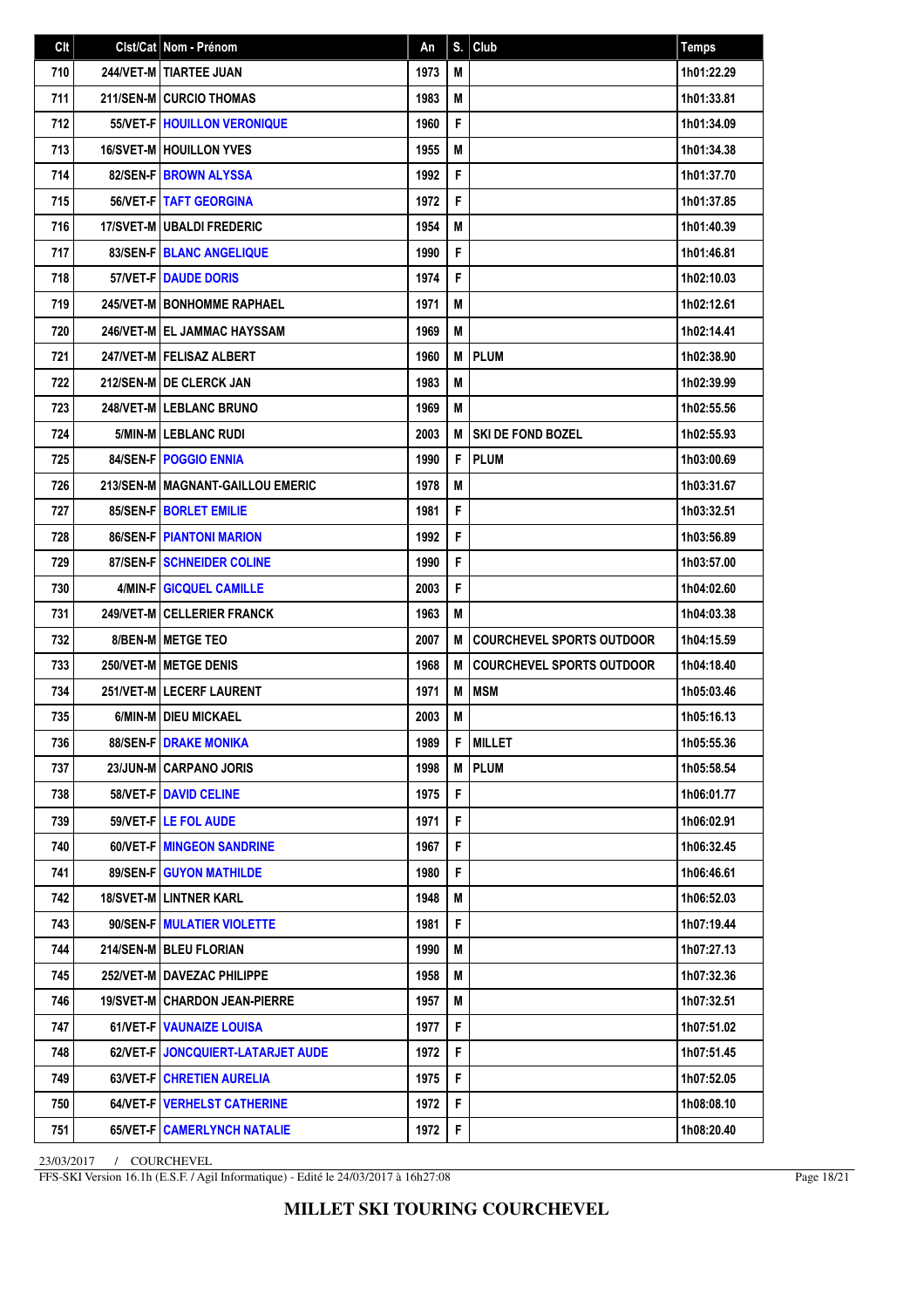| Clt | Cist/Cat   Nom - Prénom           | An   | S. | Club                              | <b>Temps</b> |
|-----|-----------------------------------|------|----|-----------------------------------|--------------|
| 752 | 7/MIN-M GIRARD REMI               | 2003 | M  |                                   | 1h08:21.70   |
| 753 | 66/VET-F DEAR VANIE               | 1961 | F  |                                   | 1h08:21.83   |
| 754 | <b>253/VET-M EMONET GILLES</b>    | 1969 | M  |                                   | 1h09:20.36   |
| 755 | 215/SEN-M LOMBARD QUENTIN         | 1990 | M  | <b>BUREAU DES GUIDES</b>          | 1h09:28.02   |
| 756 | 216/SEN-M DELMAU LEO              | 1992 | М  | <b>ESF COURCHEVEL 1850</b>        | 1h09:29.28   |
| 757 | 217/SEN-M   DELEYMARIE ALEX       | 1991 | M  | <b>ESF COURCHEVEL 1850</b>        | 1h09:30.27   |
| 758 | <b>8/MIN-M ROBINSON BENOIT</b>    | 2004 | M  | <b>CLUB DES SPORTS COURCHEVEL</b> | 1h09:31.62   |
| 759 | 218/SEN-M DROVET JEREMY           | 1991 | M  | <b>ESF COURCHEVEL 1850</b>        | 1h09:52.87   |
| 760 | 5/CAD-F   EMONET ZOE              | 2002 | F  |                                   | 1h09:54.76   |
| 761 | 219/SEN-M   BONNET THOMAS         | 1987 | M  |                                   | 1h09:55.66   |
| 762 | 91/SEN-F NAVILLOD JULIE           | 1987 | F  |                                   | 1h09:58.91   |
| 763 | 92/SEN-F VOTTERO ELISA            | 1991 | F  |                                   | 1h10:01.93   |
| 764 | 220/SEN-M CHEDAL GAETAN           | 1993 | M  | <b>ESF COURCHEVEL 1850</b>        | 1h10:03.36   |
| 765 | 93/SEN-F   DELEYMARIE FLORINE     | 1981 | F  | <b>ESF COURCHEVEL 1850</b>        | 1h10:05.36   |
| 766 | 94/SEN-FICHEDAL ESTEE             | 1990 | F  | <b>ESF COURCHEVEL 1850</b>        | 1h10:08.26   |
| 767 | 95/SEN-FICHEDAL CHARLOTTE         | 1993 | F  | <b>ESF COURCHEVEL 1850</b>        | 1h10:08.61   |
| 768 | 221/SEN-M LAFOSSE JULIEN          | 1983 | M  |                                   | 1h10:09.22   |
| 769 | 222/SEN-M GIRARDET ARNAUD         | 1984 | M  | <b>ESF COURCHEVEL 1850</b>        | 1h10:09.27   |
| 770 | 96/SEN-FIDE GROEVE CHARLINE       | 1982 | F  |                                   | 1h10:36.26   |
| 771 | 254/VET-M GALLINA JACQUES         | 1968 | M  | <b>PLUM</b>                       | 1h10:45.75   |
| 772 | 4/JUN-FI HANNECART HELENE         | 1998 | F  |                                   | 1h10:56.97   |
| 773 | 223/SEN-M GUYON JOEFFREY          | 1986 | M  |                                   | 1h11:06.32   |
| 774 | 224/SEN-M BREUILLAC VADIM         | 1980 | M  |                                   | 1h11:07.06   |
| 775 | 225/SEN-M   MILLS XAVIER          | 1980 | M  |                                   | 1h11:10.17   |
| 776 | 97/SEN-F   MACHAUX JULIE          | 1981 | F  |                                   | 1h11:18.62   |
| 777 | 98/SEN-F   PETITOT LAURA          | 1989 | F  | <b>FROMAGE BEAUFORT</b>           | 1h11:23.30   |
| 778 | 67/VET-F SANTAMARIA BLANCA        | 1967 | F. |                                   | 1h11:38.53   |
| 779 | 99/SEN-F BATAILLE MARINE          | 1991 | F  |                                   | 1h11:49.58   |
| 780 | 100/SEN-F   HAUGER ALISON         | 1991 | F  |                                   | 1h11:49.66   |
| 781 | 101/SEN-F   BENSAID MARINE        | 1985 | F  |                                   | 1h11:51.88   |
| 782 | <b>102/SEN-FIPUY CAMILLE</b>      | 1984 | F  |                                   | 1h11:53.84   |
| 783 | 6/ESP-FIROLLAND PERRINE           | 1995 | F  |                                   | 1h12:03.23   |
| 784 | <b>255/VET-M   DECISIER GINO</b>  | 1972 | М  |                                   | 1h13:42.36   |
| 785 | <b>226/SEN-M I VAN WAES PIET</b>  | 1980 | M  |                                   | 1h14:36.83   |
| 786 | 68/VET-F   GIRARD FABIENNE        | 1965 | F  | <b>MOUTIERS HAUTE TARENTAISE</b>  | 1h16:33.89   |
| 787 | 27/ESP-M CHARDON BENJAMIN         | 1995 | M  |                                   | 1h16:37.32   |
| 788 | 1/BEN-F   MALAVAL CLARA           | 2006 | F  |                                   | 1h16:41.35   |
| 789 | <b>103/SEN-F   PEYRON MELANIE</b> | 1985 | F  |                                   | 1h16:42.70   |
| 790 | 69/VET-F   MALAVAL MARIE          | 1974 | F  |                                   | 1h16:44.25   |
| 791 | 9/BEN-M   DEBRABANDERE JACK       | 2007 | М  |                                   | 1h18:40.62   |
| 792 | 256/VET-M   PERNOT HENRI          | 1961 | M  |                                   | 1h20:10.09   |
| 793 | 227/SEN-M CARRE JEAN-RODOLPHE     | 1982 | M  |                                   | 1h21:43.59   |

FFS-SKI Version 16.1h (E.S.F. / Agil Informatique) - Edité le 24/03/2017 à 16h27:08

Page 19/21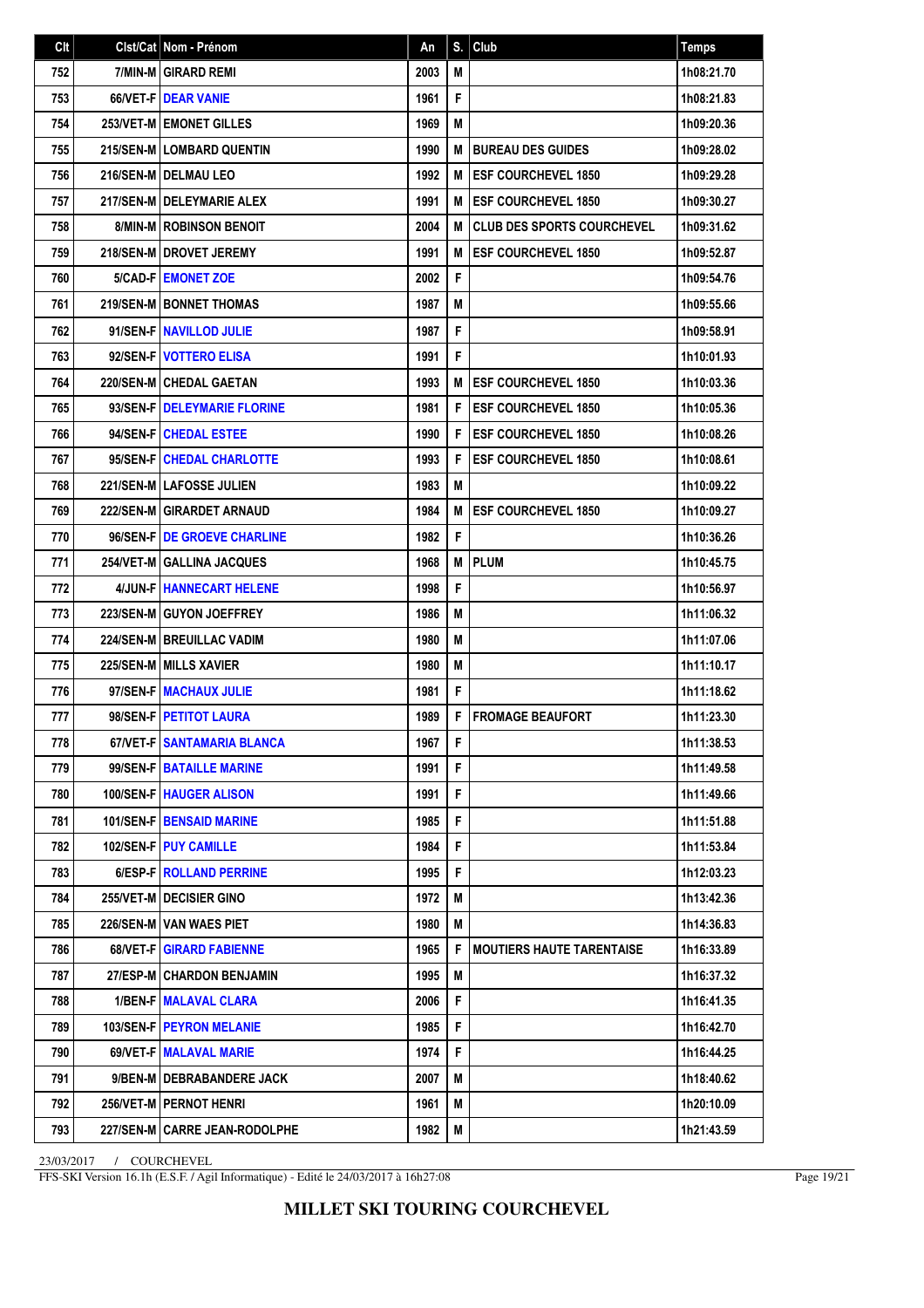| Clt |                     | Clst/Cat Nom - Prénom                    | An   | S. | Club                        | <b>Temps</b> |
|-----|---------------------|------------------------------------------|------|----|-----------------------------|--------------|
| 794 |                     | 104/SEN-F JAHIER ISABELLE                | 1985 | F  |                             | 1h21:44.33   |
| 795 |                     | <b>70/VET-F DONNAY AGNES</b>             | 1966 | F  |                             | 1h23:58.87   |
| 796 |                     | <b>105/SEN-F SOUTOUS AUDREY</b>          | 1983 | F  | <b>DEGUISETOI.FR</b>        | 1h24:18.88   |
| 797 |                     | <b>7/SVET-FIAUSTEN JULIA</b>             | 1950 | F  |                             | 1h24:31.97   |
| 798 |                     | <b>106/SEN-F   BOUVIER AMANDINE</b>      | 1986 | F  | <b>DEGUISETOI.FR</b>        | 1h24:34.93   |
| 799 |                     | 24/JUN-M   IBANEZ KEANU                  | 1997 | M  | HOTEL ALPEN RUITOR          | 1h24:45.56   |
| 800 |                     | 228/SEN-M LAGRANGE GERMAIN               | 1981 | M  | <b>HOTEL ALPEN RUITOR</b>   | 1h25:33.45   |
| 801 |                     | 25/JUN-M   RENAUD LOUIS ANTOINE          | 1998 | M  | <b>HOTEL ALPEN RUITOR</b>   | 1h26:05.27   |
| 802 |                     | 229/SEN-M LAUREND KEVIN                  | 1987 | М  | HOTEL ALPEN RUITOR          | 1h27:26.95   |
| 803 |                     | <b>107/SEN-F   HOELLINGER AMANDINE</b>   | 1981 | F  | <b>DEGUISE TOI</b>          | 1h28:10.11   |
| 804 |                     | 230/SEN-M AMBRE ARNAUD                   | 1988 | М  | <b>HOTEL ALPEN RUITOR</b>   | 1h28:13.92   |
| 805 |                     | <b>108/SEN-FIFENESTRAZ VICTOIRE</b>      | 1988 | F  | <b>HOTEL ALPEN RUITOR</b>   | 1h28:27.83   |
| 806 |                     | 109/SEN-F   BULANA ANNE-KARINE           | 1979 | F  |                             | 1h29:32.42   |
| 807 |                     | 110/SEN-F MIMRAN SOPHIE                  | 1980 | F  |                             | 1h29:51.01   |
| 808 |                     | 257/VET-M   ROUGET LAURENT               | 1969 | M  |                             | 1h39:06.08   |
| 809 |                     | 258/VET-M O MAIB RAMZI                   | 1963 | М  |                             | 1h39:38.80   |
|     | <b>ABANDONS (4)</b> |                                          |      |    |                             |              |
|     |                     | <b>NET-M LEPERCQ FRANCOIS</b>            | 1960 | M  |                             | Abd          |
|     |                     | /SEN-M   DEBUCQUOY JONATHAN              | 1982 | M  |                             | Abd          |
|     |                     | <b>/VET-M   MAGNIER CHRISTOPHE</b>       | 1967 | M  |                             | Abd          |
|     |                     | <b>/SEN-F JANNI AGATHE</b>               | 1990 | F  | <b>ESF COURCHEVEL 1550</b>  | Abd          |
|     | <b>ABSENTS (46)</b> |                                          |      |    |                             |              |
|     |                     | <b>/SEN-F LE ROUX PAULINE</b>            | 1990 | F  | <b>ESF COURCHEVEL 1650</b>  | Abs          |
|     |                     | <b>NET-FIBERDUGO CHRISTIANE</b>          | 1973 | F  |                             | Abs          |
|     |                     | /SVET-M   DELACQUIS SERGE                | 1957 | M  | <b>DYNASTAR</b>             | Abs          |
|     |                     | <b>/VET-M   MANIKIAN ALBAN</b>           | 1960 | M  | <b>ESF COURCHEVEL 1850</b>  | Abs          |
|     |                     | /SEN-M   BULTEAU PAUL                    | 1992 | M  |                             | Abs          |
|     |                     | <b>/VET-M   MEYRIEUX FRANCK</b>          | 1968 | М  |                             | Abs          |
|     |                     | <b>/SEN-FIMONCHER NICOLETTA</b>          | 1991 | F  | <b>TEAM NEW GENERATION</b>  | Abs          |
|     |                     | /SVET-M   MONGELLAZ ARMAND               | 1955 | M  |                             | Abs          |
|     |                     | <b>/SEN-F   DRUART EMILIE</b>            | 1978 | F. |                             | Abs          |
|     |                     | <b>NET-FIMOREAU ELEONORE</b>             | 1967 | F  | <b>R'COURCHEVEL</b>         | Abs          |
|     |                     | <b>/BEN-F   MULATIER TONNEAU LLYROSE</b> | 2007 | F  |                             | Abs          |
|     |                     | /BEN-M PETRACIN ANTONIN                  | 2007 | M  |                             | Abs          |
|     |                     | <b>/SEN-F   CESMAT SANDY</b>             | 1991 | F  | <b>ESF LA TANIA</b>         | Abs          |
|     |                     | <b>NET-MIBARIOZ DIDIER</b>               | 1958 | М  |                             | Abs          |
|     |                     | <b>/VET-MIRAYNAUD NICOLAS</b>            | 1971 | M  | <b>IFFCAM</b>               | Abs          |
|     |                     | <b>NET-M FONTENIT FREDERIC</b>           | 1972 | M  | IQUEST                      | Abs          |
|     |                     | /SEN-M   ROZIERE CEDRIC                  | 1978 | M  | <b>IESF COURCHEVEL 1850</b> | Abs          |
|     |                     | <b>/SEN-F   RUFFIER FABIENNE</b>         | 1980 | F  |                             | Abs          |
|     |                     | <b>NET-MIRUFFIER-LANCHE JEAN-LUC</b>     | 1967 | M  | <b>IESF COURCHEVEL 1550</b> | Abs          |
|     |                     | <b>/CAD-F SAINT GERMAIN LOUISE</b>       | 2001 | F  |                             | Abs          |

FFS-SKI Version 16.1h (E.S.F. / Agil Informatique) - Edité le 24/03/2017 à 16h27:08

Page 20/21